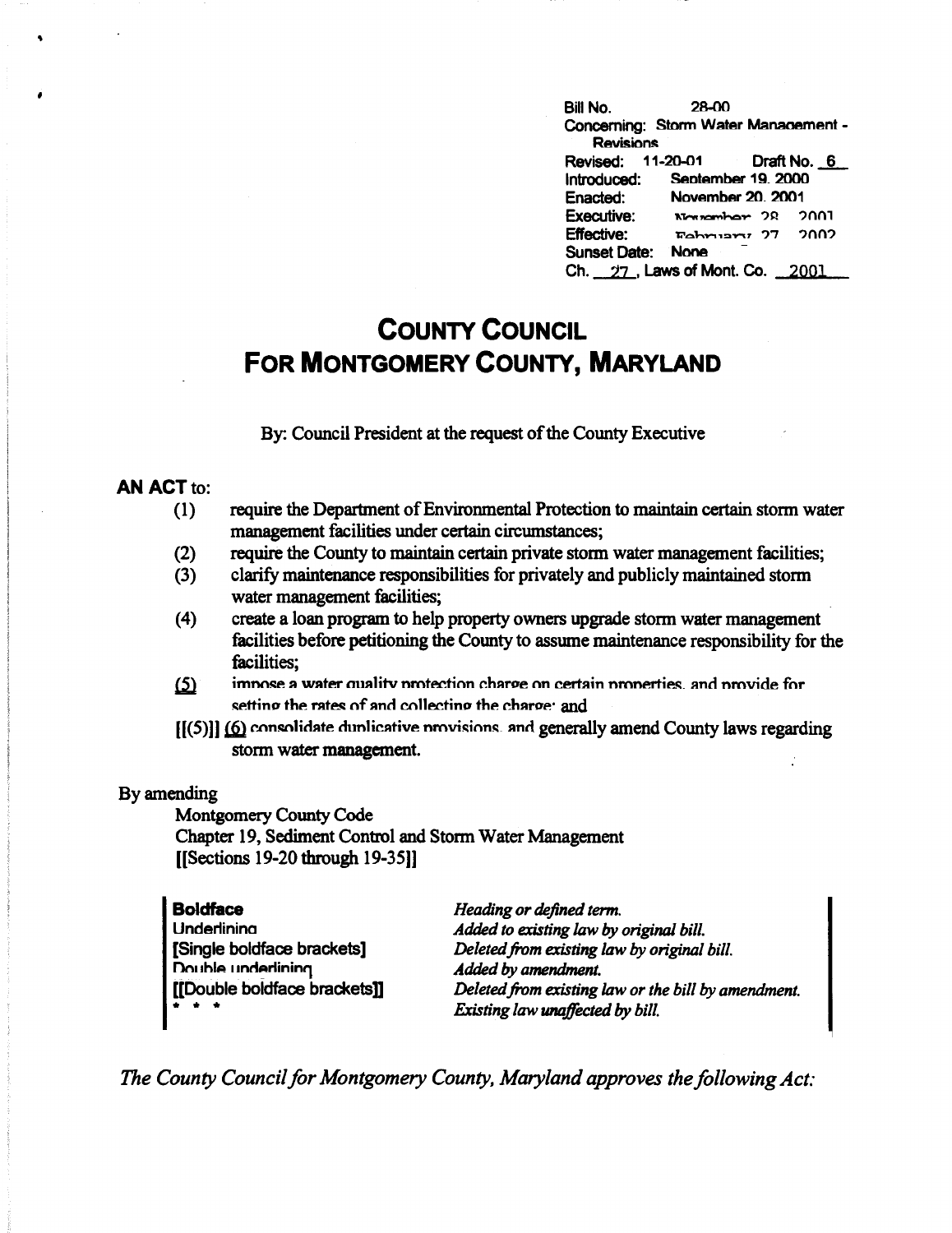| 1                |            | Sec. 1. [[Sections 19-20 through 19-35 are]] Chanter 19 is amended as                     |
|------------------|------------|-------------------------------------------------------------------------------------------|
| $\boldsymbol{2}$ | follows:   |                                                                                           |
| 3                |            |                                                                                           |
| 4                | $[[19-19]$ | Penalties and other forms of relief.                                                      |
| 5                |            | Any violation of any provisions of this chapter or regulations adopted under              |
| 6                |            | this chapter is punishable as a class A violation as set forth in section 1-19 of chapter |
| 7                |            | 1 of this Code. Each day a violation continues to exist constitutes a separate            |
| 8                | offense.]] |                                                                                           |
| 9                |            | <b>ARTICLE II.</b><br>STORM WATER MANAGEMENT.                                             |
| 10               | 19-20.     | Purpose of article; [authority] scope.                                                    |
| 11               | (a)        | It is the policy of the $[c]$ County to:                                                  |
| 12               |            | $\Omega$<br>protect and promote the public health, safety and general welfare             |
| 13               |            | through the management of storm water,                                                    |
| 14               |            | (2)<br>[to] protect public and private property from damage,                              |
| 15               |            | $\Omega$<br>[to] reduce the effects of development on land and stream                     |
| 16               |            | channel erosion,                                                                          |
| 17               |            | (4)<br>[to] assist in the attainment and maintenance of water quality                     |
| 18               |            | standards, and                                                                            |
| 19               |            | (5)<br>[to] preserve and enhance the environmental quality of stream                      |
| 20               |            | valleys.                                                                                  |
| 21               |            | [To accomplish these purposes, functional master plans for watershed                      |
| 22               |            | conservation and management shall be prepared, public storm water                         |
| 23               |            | management facilities shall be planned and programmed, and                                |
| 24               |            | regulations for storm water management shall be promulgated. It is                        |
| 25               |            | further the policy of the county that, insofar as practicable, and in                     |
| 26               |            | conformance with this chapter, all development occurring within the                       |
|                  |            |                                                                                           |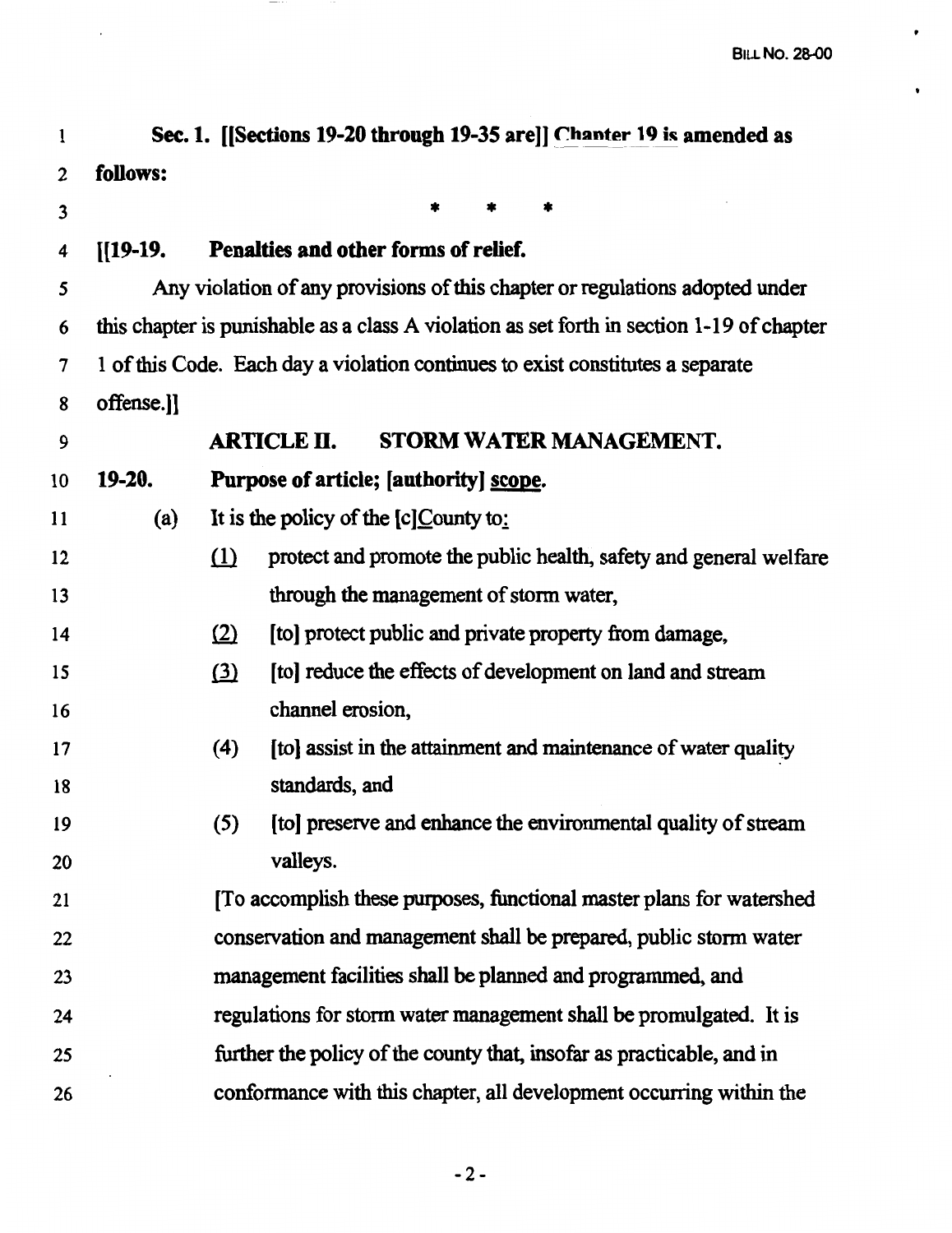| 27 |              | county shall, as a minimum, be developed under a plan that minimizes                          |
|----|--------------|-----------------------------------------------------------------------------------------------|
| 28 |              | water quality impacts on receiving streams and either contain on-site or                      |
| 29 |              | provide off-site storm water management facilities adequate to control                        |
| 30 |              | the increased runoff produced by the calculated two-year storm, or at                         |
| 31 |              | such other standard as state law or the department shall adopt. The                           |
| 32 |              | location and storage requirements shall be determined as provided by                          |
| 33 |              | this chapter. In addition, a program for inspection and maintenance of                        |
| 34 |              | storm water management shall be established by the executive.                                 |
| 35 | (b)          | The Maryland Storm Water Management Act, under the [Natural]                                  |
| 36 |              | Resources] Environment Article, [s] Section [8-11A-01] 4-201 et seq., of                      |
| 37 |              | the [Annotated Code of] Maryland Code, provides that a local                                  |
| 38 |              | government must not issue a grading or building permit [may not be                            |
| 39 |              | issued] for a property unless the local government has approved a storm                       |
| 40 |              | water management plan [has been approved by the local jurisdiction].                          |
| 41 |              | This [a] $\Delta$ rticle does not infringe on the authority given to the [d] $\Delta$ istrict |
| 42 |              | by state law.                                                                                 |
| 43 | (c)          | The [county executive, or his designee, shall be] Departments of                              |
| 44 |              | Environmental Protection and Permitting Services are responsible for                          |
| 45 |              | [the coordination] coordinating and [enforcement of the provisions of]                        |
| 46 |              | enforcing this [a] Article.                                                                   |
| 47 | ( <u>d</u> ) | This Article does not apply to construction of a single-family residence                      |
| 48 |              | and any accessory building on a lot of 2 or more acres.                                       |
| 49 | $19-21.$     | Definitions.                                                                                  |
| 50 |              | In this Article, the following words and phrases have the following meanings:                 |
| 51 |              | Applicant: A landowner, contract purchaser or other person[, partnership,                     |
| 52 |              | corporation, other legal entity, or agent thereof, or any public agency, which] that          |
|    |              |                                                                                               |

 $\ddot{\phantom{0}}$ 

 $\begin{array}{c} \hline \end{array}$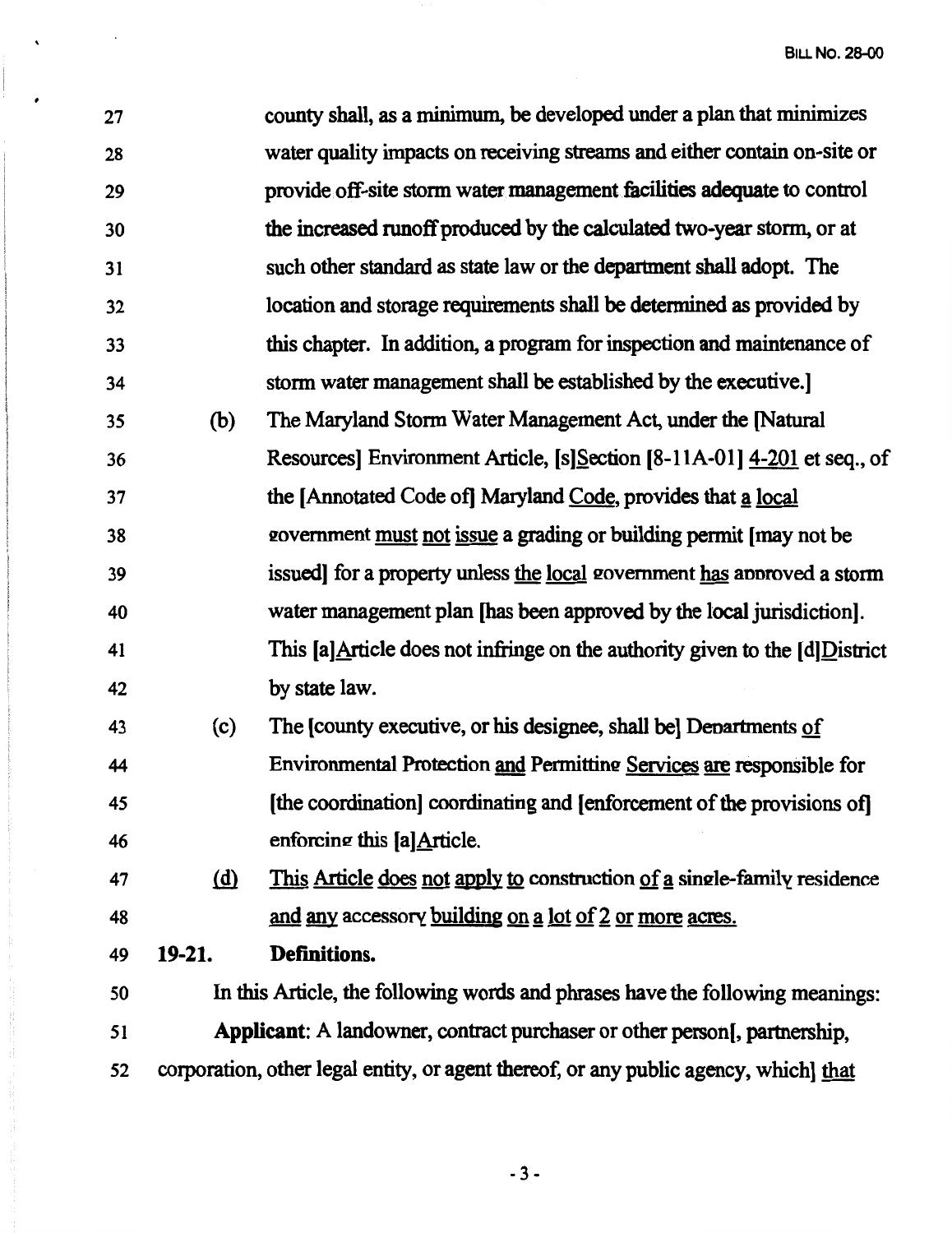$\bullet$ 

 $\bullet$ 

| 53 | assumes the legal responsibility for [development of] developing land[,] subject to  |
|----|--------------------------------------------------------------------------------------|
| 54 | this Article [and Chapter].                                                          |
| 55 | Associated nonresidential property: a nonresidential property from which             |
| 56 | storm water drains into a storm water management facility that primarily serves      |
| 57 | one or more residential properties.                                                  |
| 58 | <b>Board:</b> The Montgomery County Planning Board, of the Maryland-National         |
| 59 | Capital Park and Planning Commission.                                                |
| 60 | [Commission: The Maryland-National Capital Park and Planning                         |
| 61 | Commission.]                                                                         |
| 62 | [Council: The Montgomery County Council.]                                            |
| 63 | [County: Montgomery County, Maryland.]                                               |
| 64 | <b>Department:</b> The Department of [Permitting Services] Environmental             |
| 65 | Protection.                                                                          |
| 66 | <b>[Detention facility:</b> A storm water management facility that does not have a   |
| 67 | permanent body of water.]                                                            |
| 68 | <b>Development:</b> A project [consisting] that consists of [the subdivision of]     |
| 69 | subdividing land[,] or adding buildings and other improvements to individual parcels |
| 70 | of land, including buildings and other improvements.                                 |
| 71 | <b>Director:</b> The Director of the Department of [Permitting Services]             |
| 72 | Environmental Protection or [a duly authorized agent] the Director's designee.       |
| 73 | Director of Permitting Services: The Director of the Denartment of                   |
| 74 | Permitting Services or the designee of the Director of Permitting Services.          |
| 75 | <b>District:</b> The Montgomery Soil Conservation District.                          |
| 76 | <b>Easement:</b> A grant or reservation by the owner of land for the use of such     |
| 77 | land by others for a specific purpose or purposes, and which must be included in the |
| 78 | conveyance of land affected by such easement.]                                       |

 $\sim 10^{-1}$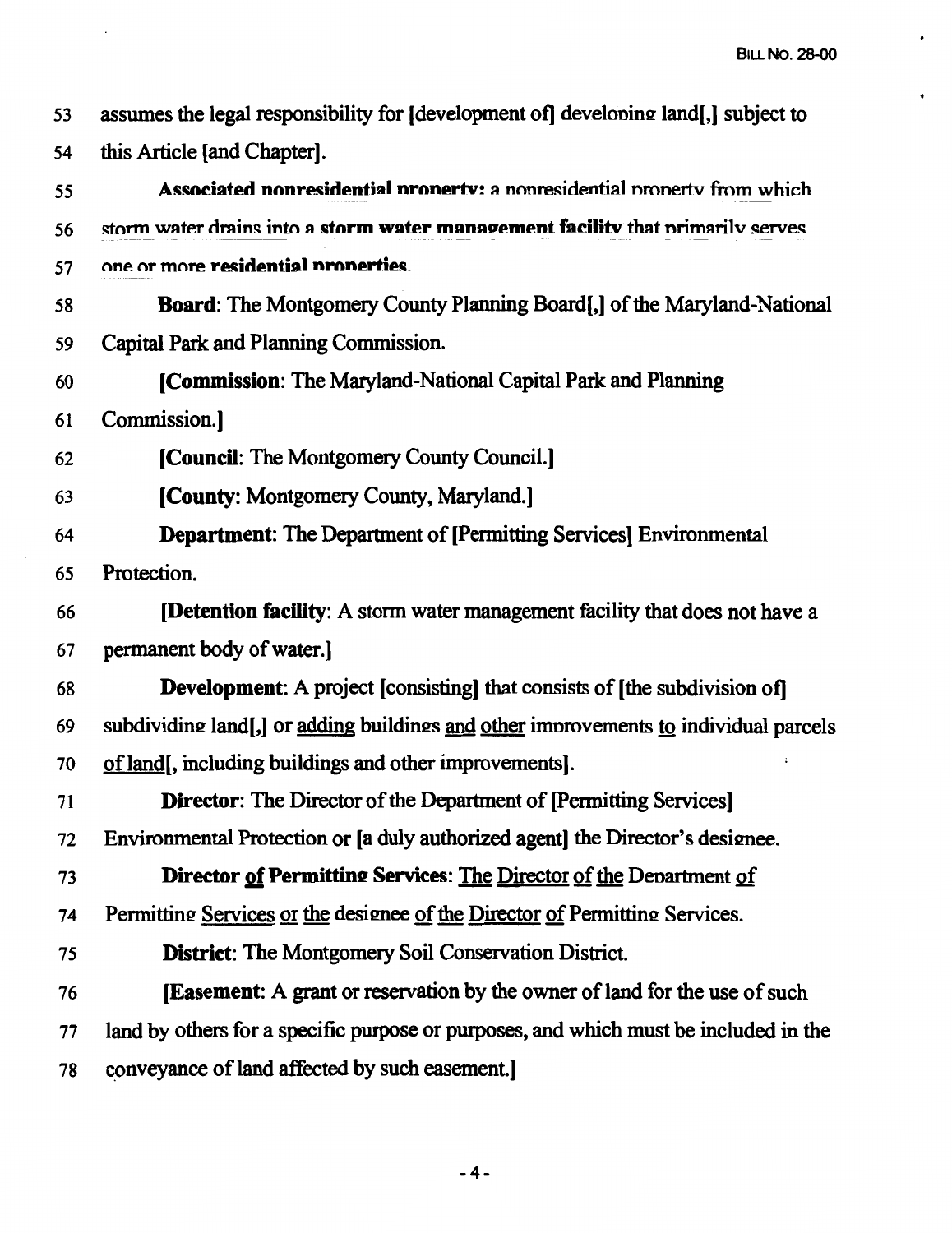79 80 **Erosion:** The process by which the ground surface is worn away by the action of wind (and/]or water.

•

81 82 **Executive:** The [c]County [e]Executive [of Montgomery County] or [a duly authorized agent] the Countv Executive's designee.

83 84 **(Extended detention:** The controlled release of storm water over a prescribed period of time.]

85 86 87 Functional master plan: A master plan for [the conservation] conserving and [management of] managing a watershed [approved by the District Council and adopted by the Commission].

88 **(Impervious:** The condition of being impenetrable by water.]

89 **(Imperviousness:** The degree to which a site is impervious.]

90 91 92 **[Maintenance:** Any action necessary to preserve storm water management facilities in proper working condition, in order to serve their intended purposes and to prevent structural failure of such facilities.]

93 94 95 96 97 **Off-site storm water management:** The design and construction of a facility [necessary] to control storm water runoff from more than one development. An offsite storm water management facility may be located in a development and would be on-site with respect to that development. but the facility is off-site with respect to all other develonments the facility serves.

98 99 **On-site storm water management:** The design and construction of a facility (necessary] to control all storm water runoff (within] in a development.

100 101 **Preliminary plan:** A preliminary plan of subdivision, [as provided for by] annroved under Chapter *50* (of this Code].

102 103 104 **Residential property:** A property that contains a detached dwelling unit, one or more townhouses, dunlexes or other attached dwelling units, or a multi-family dwelling.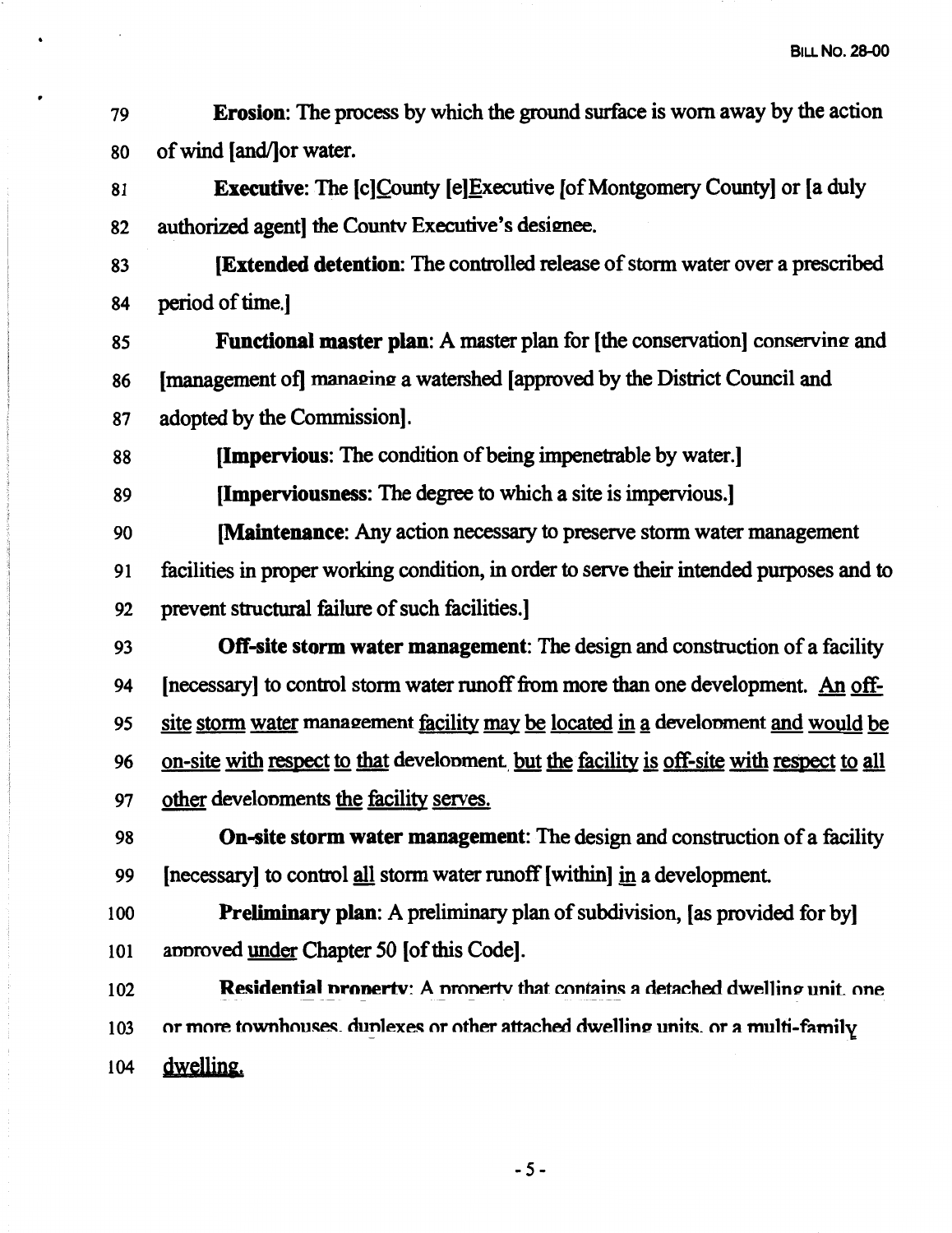105 **[Retention facility:** A storm water facility which has a permanent body of 106 water.]

107 **Storm water:** That nrecinitation which 1Iavels over natural, altered, or 108 imnervious surfaces to the nearest stream, channel, conduit or imooundment and 109 appears in surface waters. **Storm water** also includes snow melt.

<sup>11</sup>o **Storm water management:** The collection, conveyance, storage, treatment 111 and disposal of storm water runoff [in a manner] as needed to prevent accelerated 112 channel erosion, increased flood damages [and/]or [reduction of] reduced water 113 quality.

114 **Storm water management facility:** An infiltration device, vegetative filter, 115 structure. channel, pipe, weir, orifice, or combination of those measures. designed 116 and constructed to control storm water runoff in a way that prevents accelerated 117 stream channel erosion and the nollution of surface waters.

118 **Storm water management plan:** A set of representations[/J.1 drawings or 119 other documents, including development phasing statements, submitted by an 120 applicant and containing the information and specifications as required by the 121 Department of Permitting Services under regulations adopted under this [a]Article 122 [and the provisions of this Chapter) pertaining to storm water management. 123 **Structural maintenance:** The insnection construction. reconstruction

124 modification. or repair of any part of a storm water management facility undertaken 125 to assure that the facility remains in the proper working condition to serve its 126 intended purpose and prevent structural failure. **Structural maintenance** does not  $127$  include landscaping, grass cutting, or trash removal.

128 **19-22. Watershed plans.** 

129 [Pursuant to) Under [a]Article 28[, Annotated Code of] of the Maryland Code, 130 the [c]County [p]Planning [b]Board [shall] must prepare functional master plans for 131 conserving and managing each watershed in the County for the County Council's

-6-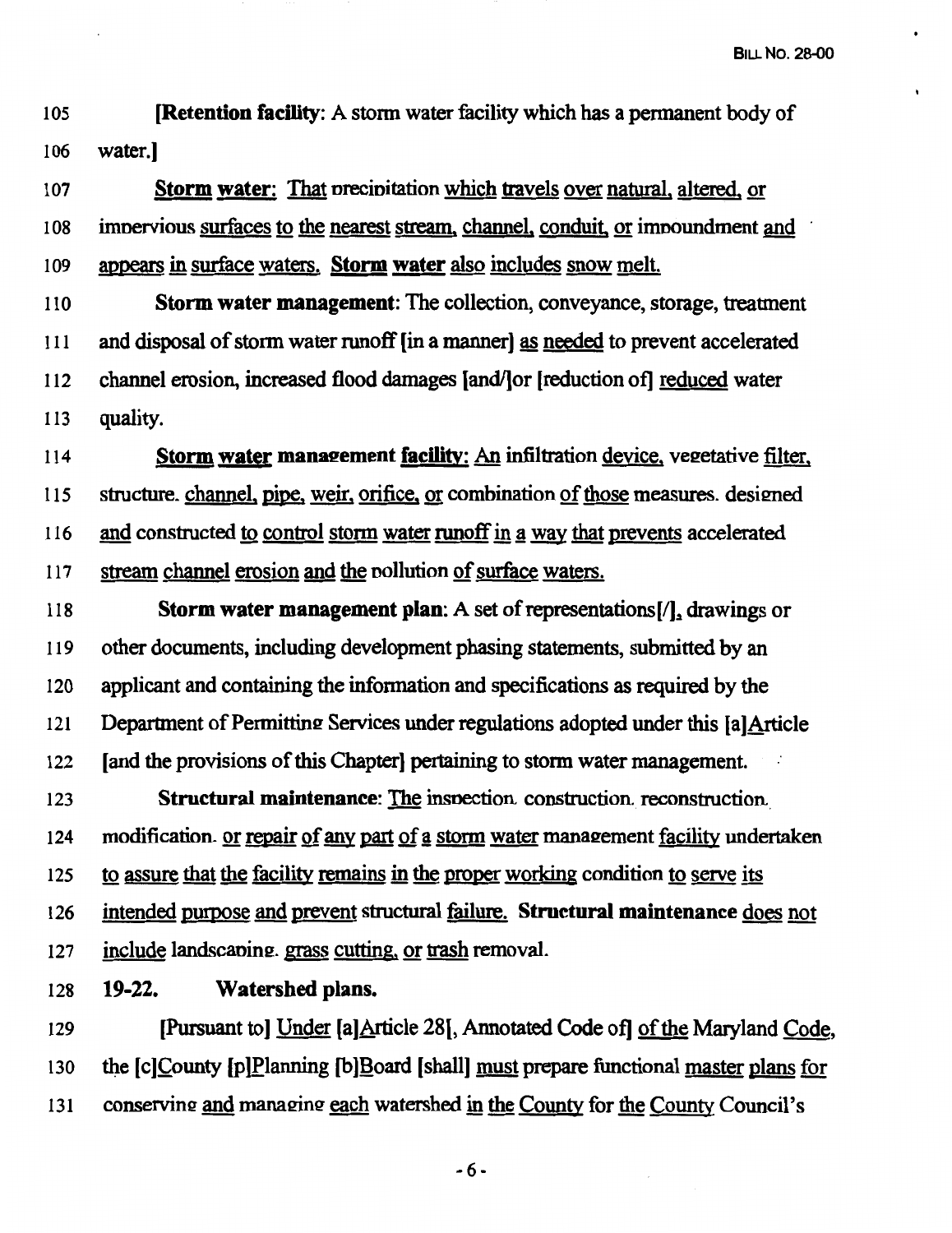132 133 134 135 136 137 138 139 review and approval [of the county council, functional master plans for the conservation and management of each watershed in the county]. Each functional master plan [shall] must contain, among other things, recommendations for potential locations of off-site storm water management and [/or] flood control facilities, and indicate the storage capacity required for each segment of the watershed contained in the plan. These plans [shall] must serve as a guide for public policies to protect the watersheds and for (the selection) selecting and scheduling [of] specific facilities for inclusion in the capital improvements program.

140 **19-23. Storm water management chapter.** 

•

141 142 143 144 The (e]Executive [shall cause to be prepared] must submit a storm water management chapter to the Council, to be included as an integral part of the [ten] 10 year water supply/sewerage systems plan[, for approval by the county] that the Council adopts. The storm water management chapter [shall] must:

- 145 146  $(a)$  be guided by the adopted functional master plans, if any, for watershed conservation and management;
- 147 148 149 150 (b) [and shall] outline [c]County policies and objectives for [the development of developing off-site storm water management and [/or] flood control facilities during the ensuing [ten (]10[)] years[. ·The chapter shall];

151 152 153 154 {g} identify potential sites for off-site storm water management facilities and(orl flood control facilities needed during and after the ensuing (six]§-year [CIP] capital imnrovements program period [and thereafter. The chapter shall also];

155 156 157 @ address the problems of non-point-source contamination of streams and rivers[,] arising [from both] inside and outside the suburban sanitary district[,]; and [shall]

-7-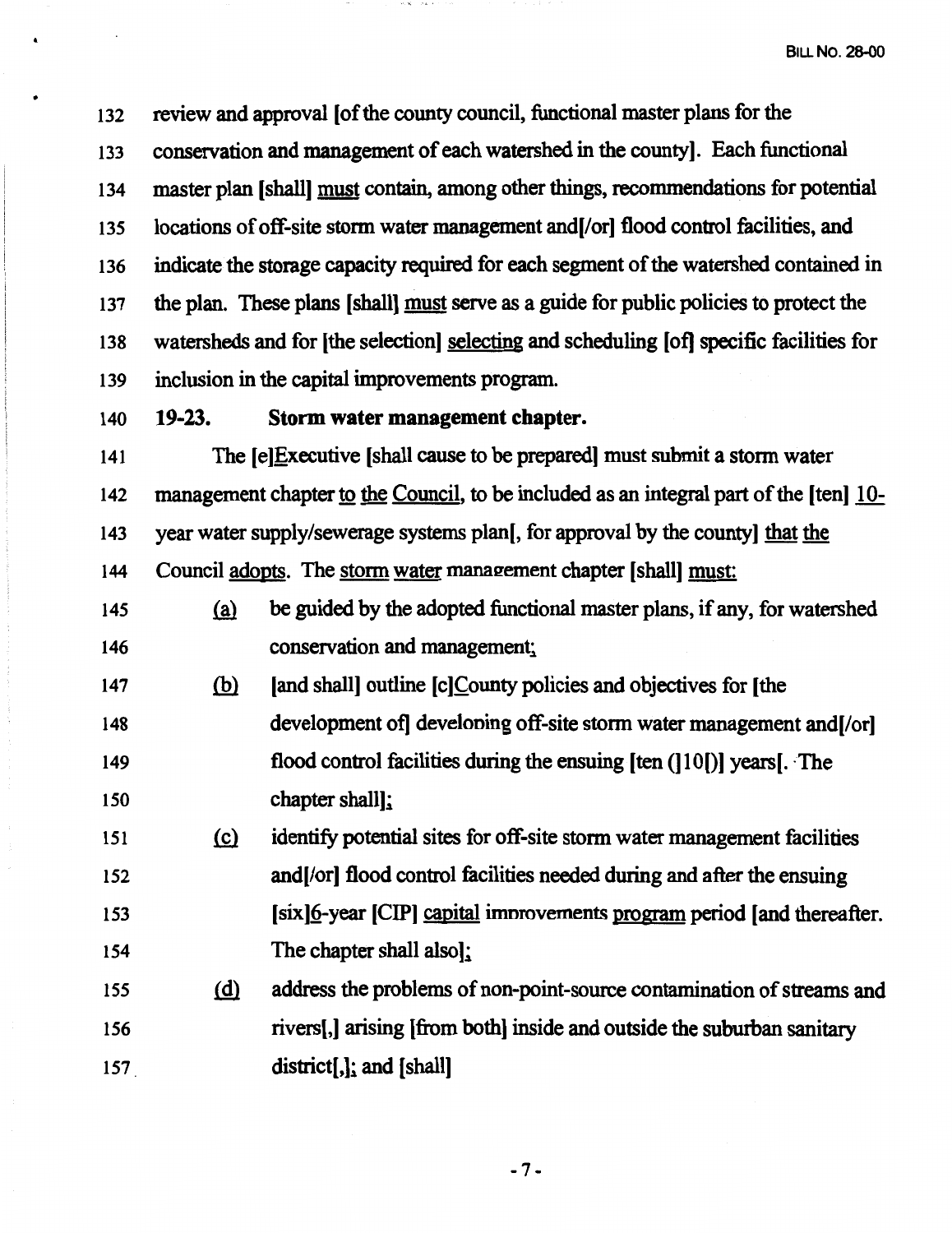158 uu recommend policies toward [attainment of] attaining national, state, 159 regional, (or] and (c]County water quality standards or objectives.

160 **19-24. Off-site storm water management facilities.** 

161 The [e]Executive [is directed] must annually [to) recommend the design and 162 construction of off-site storm water management facilities as projects in the capital 163 improvements program. Those recommendations [shall) must be guided by the 164 adopted functional master plans, if any, [by] the adopted [ten] 10-year water supply 165 and sewerage systems plan, and [by] the general policies of this [a]Article. The 166 [e]Executive [shall] must recommend a construction schedule for [CIP] capital 167 imnrovements program orojects [to meet the need] to provide adequate protection of 168 the watersheds from the increases in storm water in the basins where contributing 169 development[(s)] occurs.

### 170 **19-25. Storm water management required for all development.**

171 [No] The Board must not approve an application for preliminary plan of 172 subdivision [shall be approved] unless [it] the annlication includes a statement 173 and [/or] drawing describing, in concept, [the manner in which] how erosion, 174 sediment, water quality impacts, and storm water[,] resulting from the development[,] 175 will be controlled or managed. This concept plan, which must be approved by·the 176 **IdlDepartment of Permitting Services. [shall] must indicate whether storm water will** 177 be managed on-site or off-site and, if on-site, the general location and type of 178 management. [Those storm water management plans shall be referred for comment 179 to the department and other public agencies, as provided by sections 50-33A and *50-* 180 35 of this Code.] [No] The Department of Permitting Services must not issue a 181 building, grading, or sediment control permit (shall be issued by the department] for 182 any parcel or lot created (prior to,) before or (subsequent to,] after the effective date 183 of this [a]Article[,] unless the Director of Permitting Services has annroved a plan for 184 on-site storm water management [plan,] or a waiver [thereof,] of the on-site storm

 $-8 -$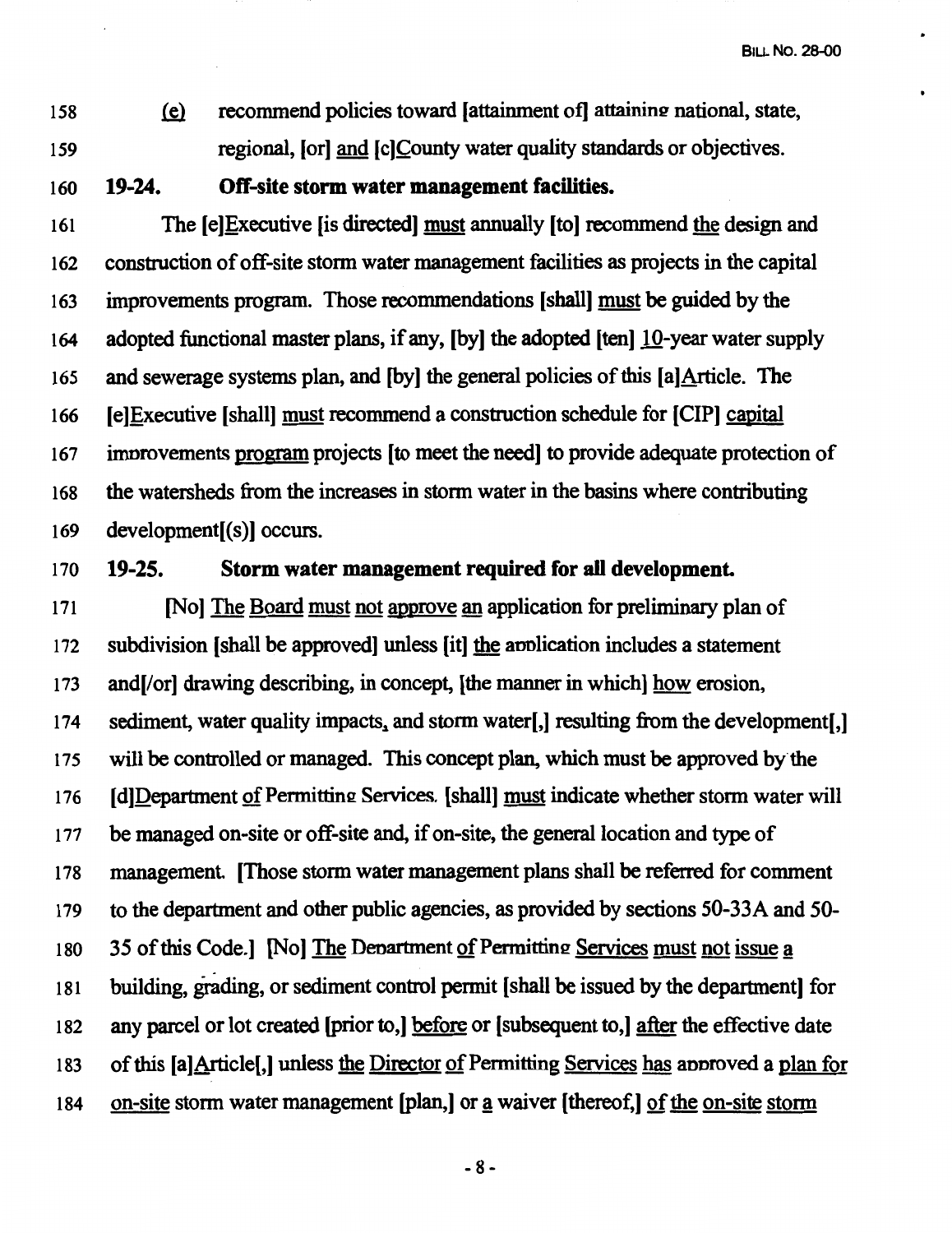185 186 187 188 water management requirement for the plat or parcel[, shall have been approved by the director that is consistent with the requirements of this chapter]. [The provisions of this article do not apply to construction of single-family residences, or their accessory buildings, on lots of two (2) acres or more, as set forth in state law.

189 **19-26. On-site requirements; waivers.** 

•

190 191 192 193 194 195 [Every applicant shall] A person that applies for a building permit must provide for on-site storm water management[,] unless [,upon] the Director of Permitting Services waives this requirement after receiving a written request from the annlicant[, the director waives this requirement]. If a waiver is granted, [based on criteria by executive regulation, the [d]Department of Permitting Services [shall] must require the applicant to provide:

- 196 (a) monetary contributions,
- 197 (b) drainage or convevance improvements, or
- 198 199 200  $~$  the grant of an easement [and/] or [the] a dedication of land[,] for the County to construct [or] a storm water management facility [from the applicant, in lieu of the required on-site storm water management).
- 201 **19-27. Contributions.**

202 203 204 205 206 207 208 209 210 211 (a) **Monetary amount.** When an applicant obtains a waiver of the required on-site storm water management, the monetary contribution required [shall] must be made [in accordance with] under a fee schedule [(unless the developer and the county agree on a greater alternate contribution)] established as [a] part of the [rules and] regulations [promulgated] adopted by the [county] [e)Executive[, pursuant to] under [s]Section 19- 31 [of this article, and]. The fee schedule must be based on the cubic feet of storage required for on-site management of the development in question[, in accordance with] under the soil conservation service formula unless the developer and the County agree on a greater alternate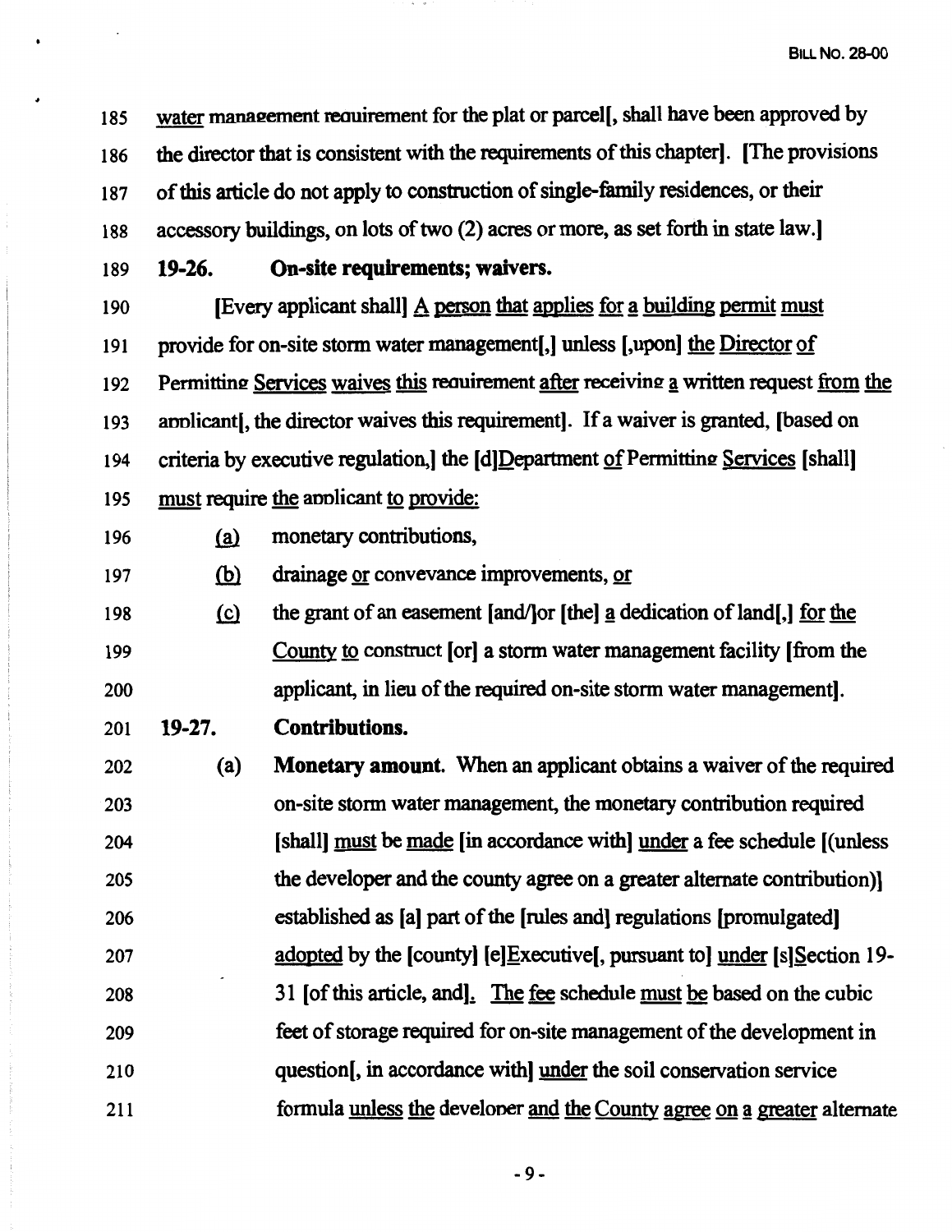212 213 214 215 216 217 218 contribution. The County must credit all [All] of the monetary contributions [shall be credited by the county] to the appropriate capital improvements program project. The monetary contribution [shall] must not exceed the cost of the otherwise required on-site storm water management facility. The applicant must make the monetary contribution [shall be made] to the [c]County [prior to the issuance of anyl before the County issues a building permit for the development. 219 (b) **Dedication of land.** [In lieu] Instead of the annlicant making a 220 monetary contribution. I to the County when [an] the applicant obtains a 221 222 223 224 225 226 227 228 229 230 231 232 233 234 235 236 237 238 **19-28.**  waiver of the [required] reauirement to provide for on-site storm water management [pursuant to] under [s]Section 19-26 [of this article], the annlicant may agree with the [d]Department of Permitting Services or the [commission] Board, [(]if the Denartment of Permitting Services consents in writing for the site  $[$ is $]$  to be added to parkland. $[$ ) may enter into an agreement with the applicant for the granting of an easement or the dedication of to dedicate land (by the applicant, to be used) for [the] construction of [an off-site] a storm water management facility. The applicant must sign the agreement [shall be entered into by the applicant and] with the [d]Department of Permitting Services or the [commission] Board [prior to] before [the] recording [of] the plats. [or, if] If no [record] recorded plat is required, then the annlicant must enter into the agreement with the Denartment of Permitting Services or the Board [prior to the issuance of] before the Denartment of Permitting Services issues the building permit. Whenever an applicant signs an agreement with the Board, the annicant must provide a certified copy to the Denartment of Permitting Services. **County participation** in **on-site facilities.**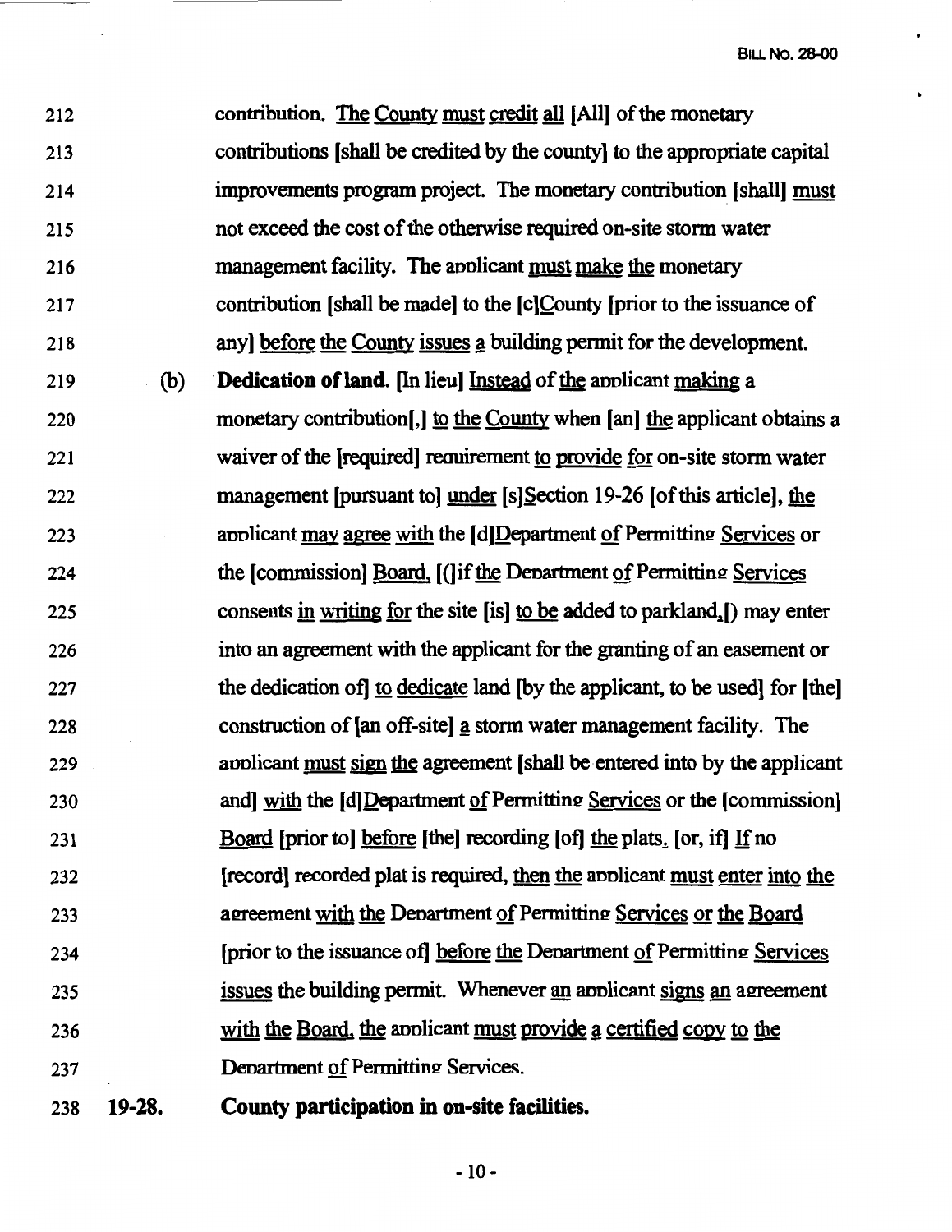239 When the [d]Department of Permitting Services determines that additional 240 storage capacity(,] beyond that required (by] of the applicant for on-site storm water 241 management[,] is [necessary in order] needed to correct an existing problem[,] or to 242 provide protection in a more desirable fashion for future development, [it] the 243 Department may acquire, by purchase or dedication additional land from the 244 applicant or owner[, by purchase or dedication, additional land] as [may be] 245 necessary, (and/]or the Denartment may participate financially in the construction of 246 a storm water management facility to the extent that (it] the facilitv exceeds the 247 required on-site storm water management. [Funds for participation in such projects 248 shall be provided in the capital improvements program.]

249 **19-29. Inspection and maintenance[- Off] of off-site storm water**  250 **management facilities.** 

251 The Department must inspect and approve all off-site storm water 252 management facilities for acceptance for County maintenance. (Following 253 acceptance] After a facility is accepted. the Department must inspect each 254 underground facility at least [twice each] once each year and each above-ground 255 facility at least once every 3 years. The Department [, the Commission, or the 256 Department of Public Works and Transportation] must maintain each accepted 257 facility in good working condition (to ensure that the facility serves its intended 258 purposes and to prevent structural failure of the facility].

259 **19-30.** [Same-On] Inspection and maintenance of on-site storm water 260 **manaeement facilities.** 

261 (a) **Inspection and [enforcement of] maintenance of new facilities.** 

262 (1) [Prior to the issuance of any] Before issuing a building permit[.] 263 264 265 to develop anv [**[residential property** or **associated** nonresidential]] property [which has] that requires an on-site storm water management facility [as one of the requirements of

 $-11 -$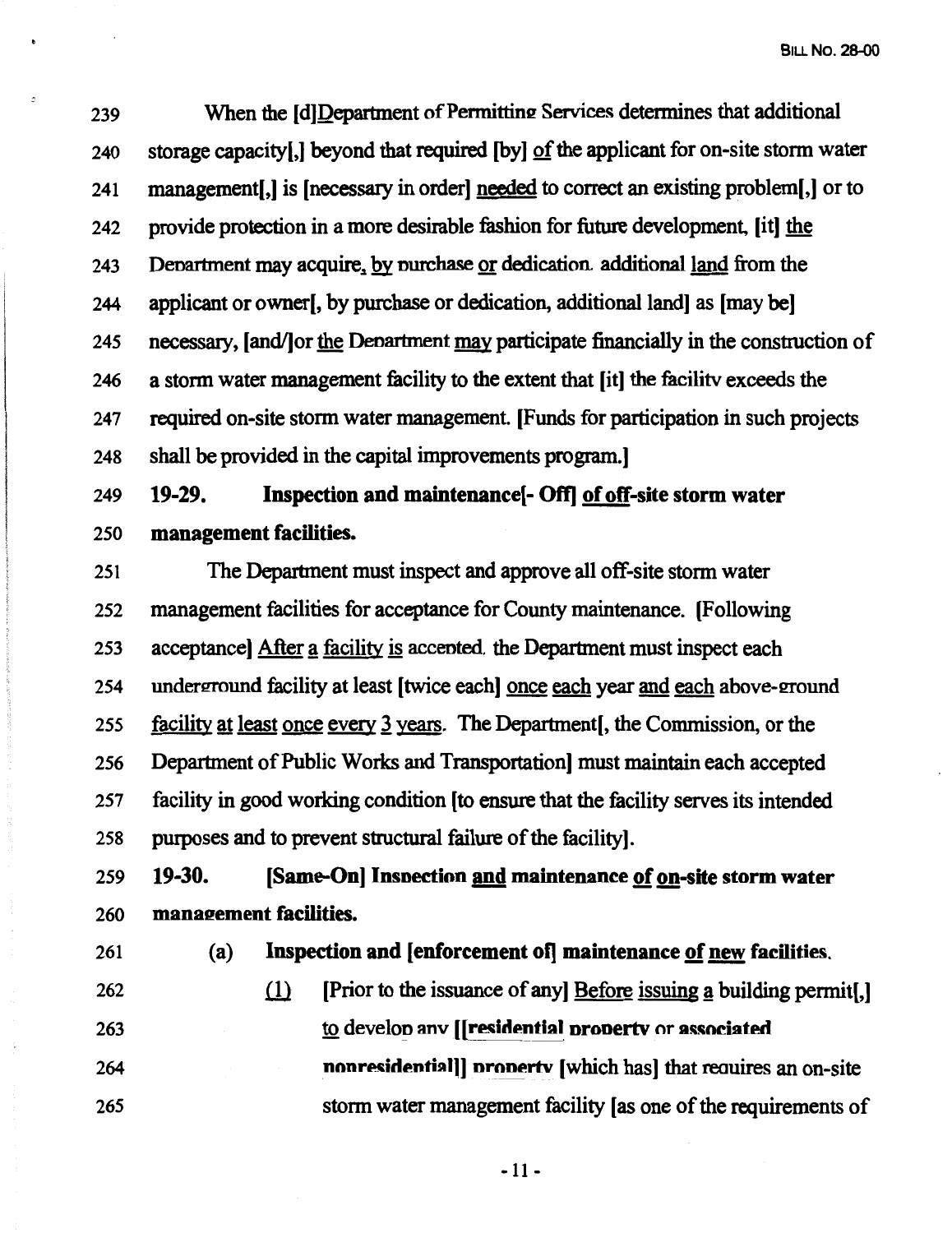266 267 268 269 270 the pennit], the [d]Department [shall] of Permitting Services must require the [applicant or] property owner to execute an easement and an inspection and maintenance agreement that is binding on all [[subsequent]] later owners of land served by the on-site storm water management facility.

271 272 273 274 275 276 277 278 279 280 281 282 283 284 285 286 287 288 289 290 291 292  $(2)$ The easement and agreement [shall provide for] must give the County a perpetual right of access to the facility at [reasonable] all times, [for periodic (yearly) inspection by the county, or their contractor or agent, and for regular or special assessments of property owners] to inspect, operate, monitor, install, construct. reconstruct. modify, maintain. or repair any part of the storm water management facility within the easement as needed to [ensure] assure that the facility [is maintained] remains in proper working condition [to meet] under annroved design and environmental standards [and any provisions established and required by executive regulation. The agreement must require the owner to be resnonsible for all nonstructural maintenance of the facility if the development consists of **residential** property or **associated nonresidential property. Otherwise. the agreement** must require the owner to be responsible for all maintenance of the facility, including structural maintenance. [The easement and agreement shall be recorded by the department in the land records of the county. The agreement shall also provide that if, after reasonable notice by the department to correct a violation of the design standards or the executive regulation, satisfactory corrections are not made by the owner(s), the department may perform all necessary work to place the facility in proper working

-12-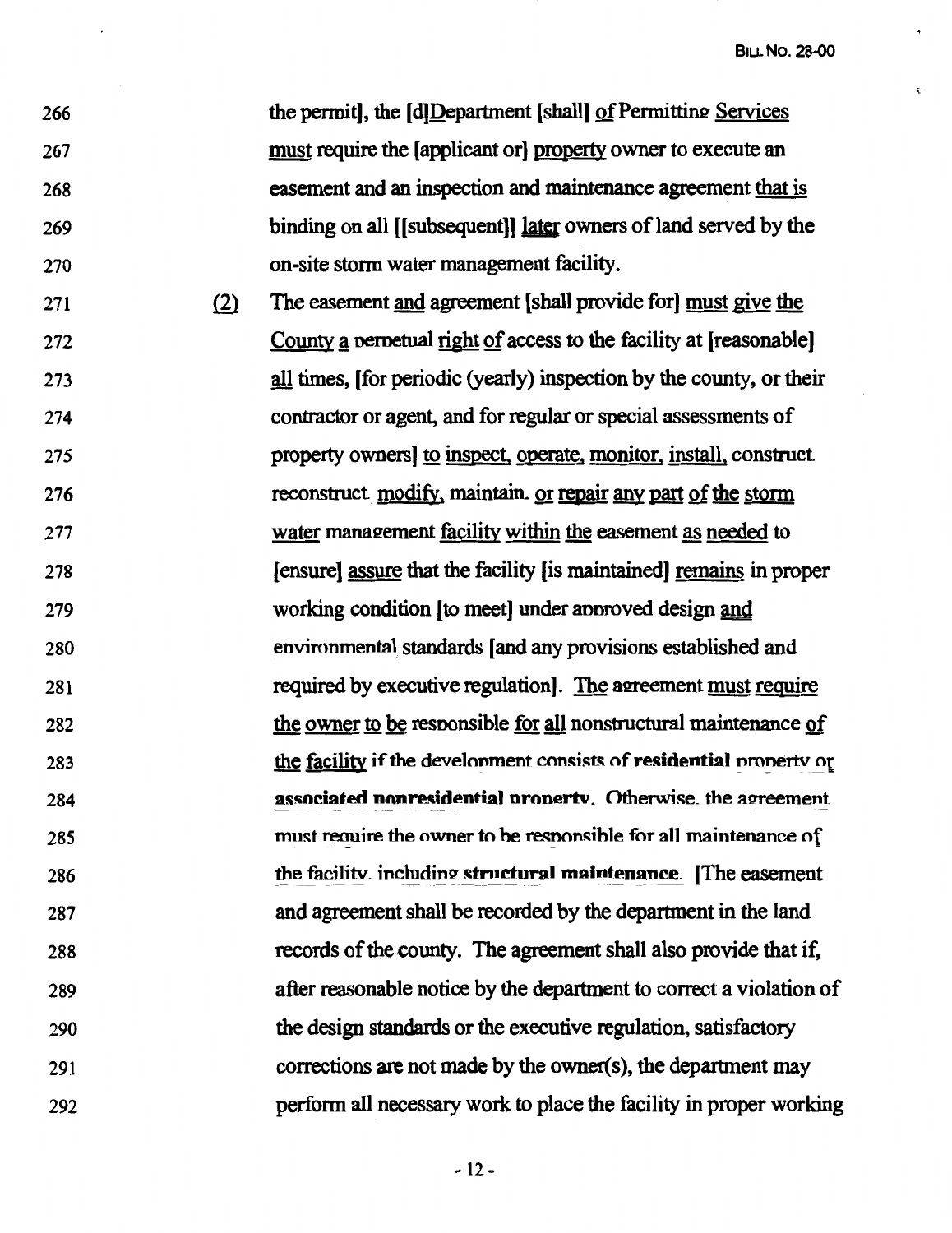| 293 |            |                   | condition, after proper notice, and assess the owner(s) of the       |
|-----|------------|-------------------|----------------------------------------------------------------------|
| 294 |            |                   | facility for the cost of the work and any penalties; and the cost of |
| 295 |            |                   | the work shall be a lien on the property, or prorated against the    |
| 296 |            |                   | beneficial users of the property, and may be placed on the tax bill  |
| 297 |            |                   | and collected as ordinary taxes by the county.                       |
| 298 |            | $\Omega$          | The owner must record the easement and agreement in the              |
| 299 |            |                   | County land records and deliver a certified copy of each recorded    |
| 300 |            |                   | document to the Departments of Permitting Services and               |
| 301 |            |                   | <b>Environmental Protection.</b>                                     |
| 302 |            | $\left( 4\right)$ | After the Department of Permitting Services issues a completion      |
| 303 |            |                   | certificate for the new storm water management facility under        |
| 304 |            |                   | Section 19-14, the County must perform all structural                |
| 305 |            |                   | maintenance on the facility if the facility serves residential       |
| 306 |            |                   | nronerty or associated nonresidential property. No other             |
| 307 |            |                   | person may perform structural maintenance on a storm water           |
| 308 |            |                   | management facility that the County is required to structurally      |
| 309 |            |                   | maintain without the County's written consent.                       |
| 310 | <u>(b)</u> |                   | <b>Maintenance of existing facilities.</b>                           |
| 311 |            | <u>(1)</u>        | The owner of an on-site storm water management facility that is      |
| 312 |            |                   | not subject to subsection (a) must perform all structural            |
| 313 |            |                   | maintenance needed to keep the facility in proper working            |
| 314 |            |                   | condition [[unless the]] The owner [fexecutes]] of a residential     |
| 315 |            |                   | property or associated nonresidential property, or a                 |
| 316 |            |                   | homeowners' association which includes the residential property.     |
| 317 |            |                   | mav execute a storm water management easement granting the           |
| 318 |            |                   | County a perpetual right of access to inspect, operate, monitor.     |
| 319 |            |                   | install, construct reconstruct modify, maintain. or repair any part  |

 $\mathbf{J}$ 

 $\overline{a}$ 

۰.

- 13 -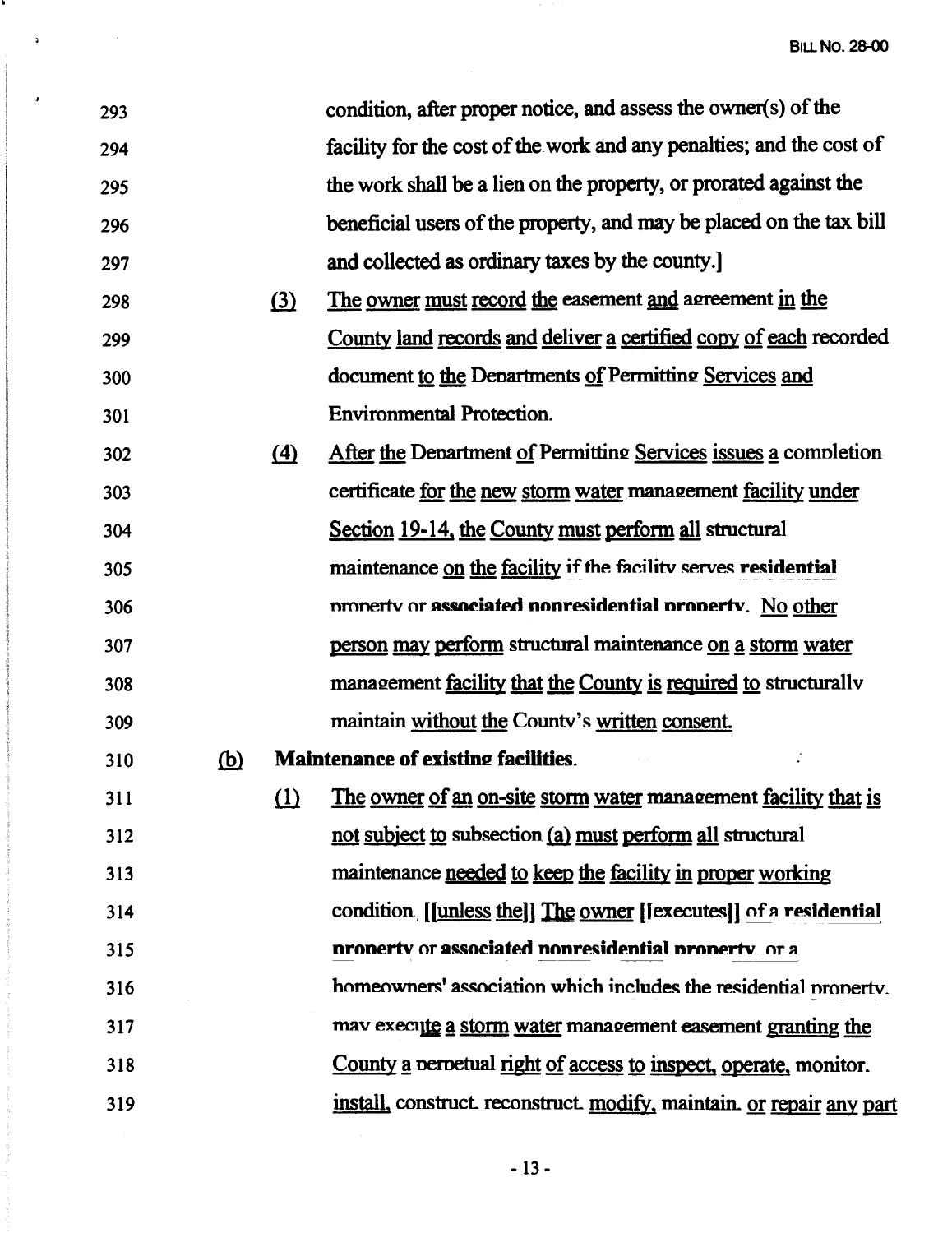- 320 321 322 of the storm water mana2ement facility within the easement as needed to assure that the facility remains in proper working condition.
- 323 324 325 326 327 328 329 330 331 332 333 334 335 336  $i$ ll If the owner of a storm water management facility grants a storm water management easement to the County, the owner must make any structural repairs needed to place the facility in proper working condition, as determined by the Department. before the County enters into an agreement with the owner that obligates the County to assume resnonsibilitv for structural maintenance of the facility. After the owner and the County have agreed that the County will assume resnonsibility for structural maintenance of the facility, the owner must record the easement and any other agreements executed in coniunction with the easement that are binding on subsequent owners of land served by the facility in the County land records. The owner must deliver a certified copy of each recorded document to the Denartment of Environmental Protection.
- 337 338 339 (3) After the Denartment receives a certified conv of the easement and agreements, the County must structurally maintain the facility as nrovided in subsection (a).

340 !2) **Abandonment instead of reoair.** 

341 The Department must inspect each storm water management facility to 342 see what repairs, if any, are needed to restore the facility to proper 343 344 345 346 working condition. If after reviewing the existing drainage patterns, age, and design of a storm water management facility, the Director finds that it is more prudent to *[[abandon]]* stop using the facility for storm water control functions rather than restore it to proper working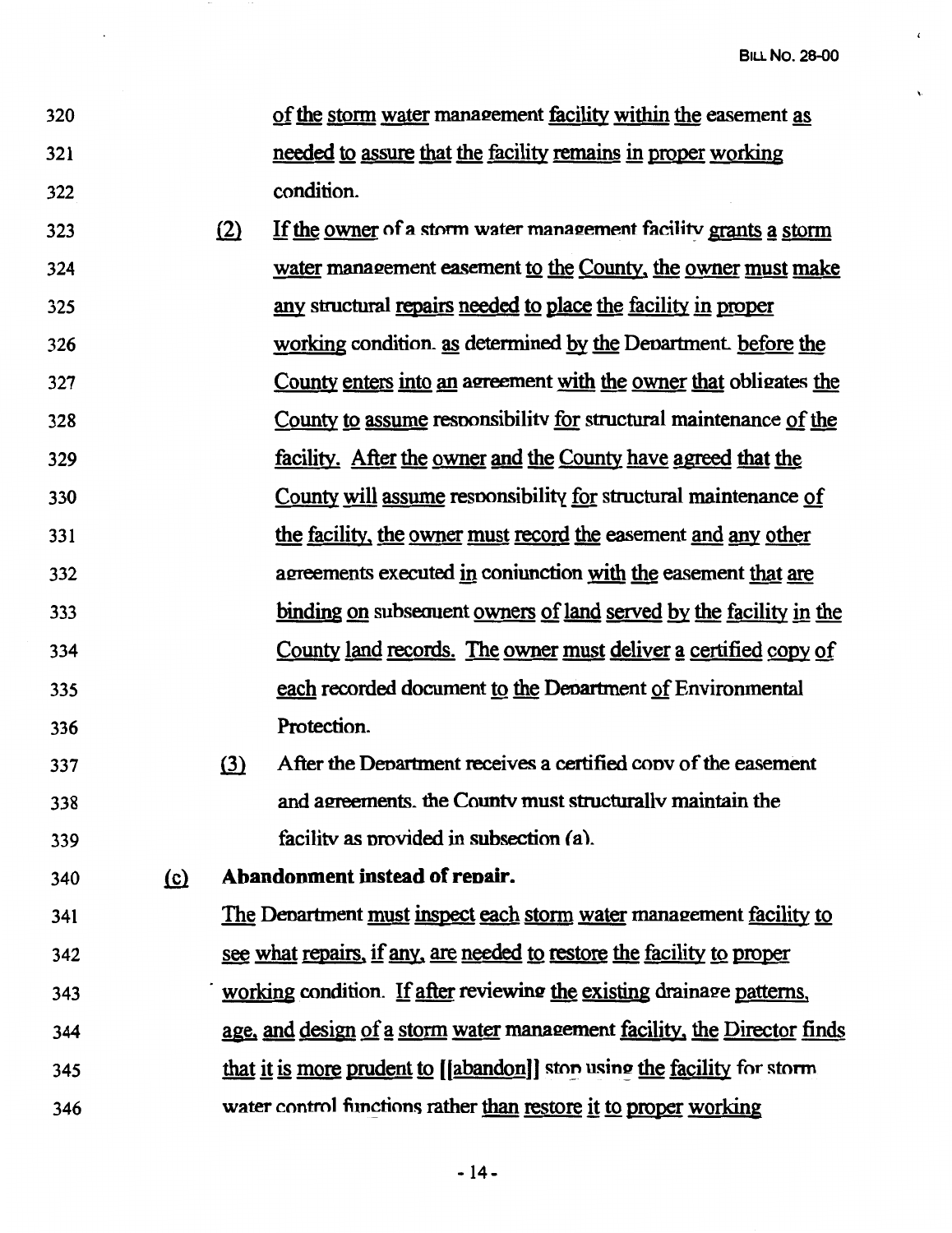347 348 349 350 351 352 353 354 355 356 357 358 359 360 361 362 363 364 365 366 367 368 369 370 371 372 373 condition. or finds that the facility is no longer needed to control storm water runoff because of later land use changes. the owner must ([remove the facility or take other annronriate abandonment action]] ahandon the use of the facility for storm water functions as the Director orders. Any order issued under this subsection must not restrict the facility from heing used for recreational or other numoses not related to storm water control. @ **Nonstruetural maintenance.**  The owner of an on-site storm water management facility must provide landscaning and perform any other nonstructural maintenance that impacts the effectiveness of routine structural maintenance. nerformed either nrivatelv or nubliclv. Among other actions, the owner must:  $i$ ll prevent the accumulation of solid waste on the property and the 2eneralized growth of weeds or [[grasses higher than 12 inches]] nlant~ in violation of Section **58-3:**   $\ell$  clear any woody vezetation. including trees and brush, within 25 feet of the facility's control structure and within 15 feet of an unstream or downstream dam embankment: and (3) abate any other condition on the property that the Department reasonahly finds may adverselv affect the facility's proper functioning. (b)] (e) **Emergency authority.** If, after an inspection by the [d]Department, the [d]Director (determines] finds that the condition of a nrivatelv maintained storm water management facility presents an immediate danger to the public health or safety because of an unsafe condition or improper maintenance, then the [d]Director [shall] must take-[such] needed

*J* 

 $-15-$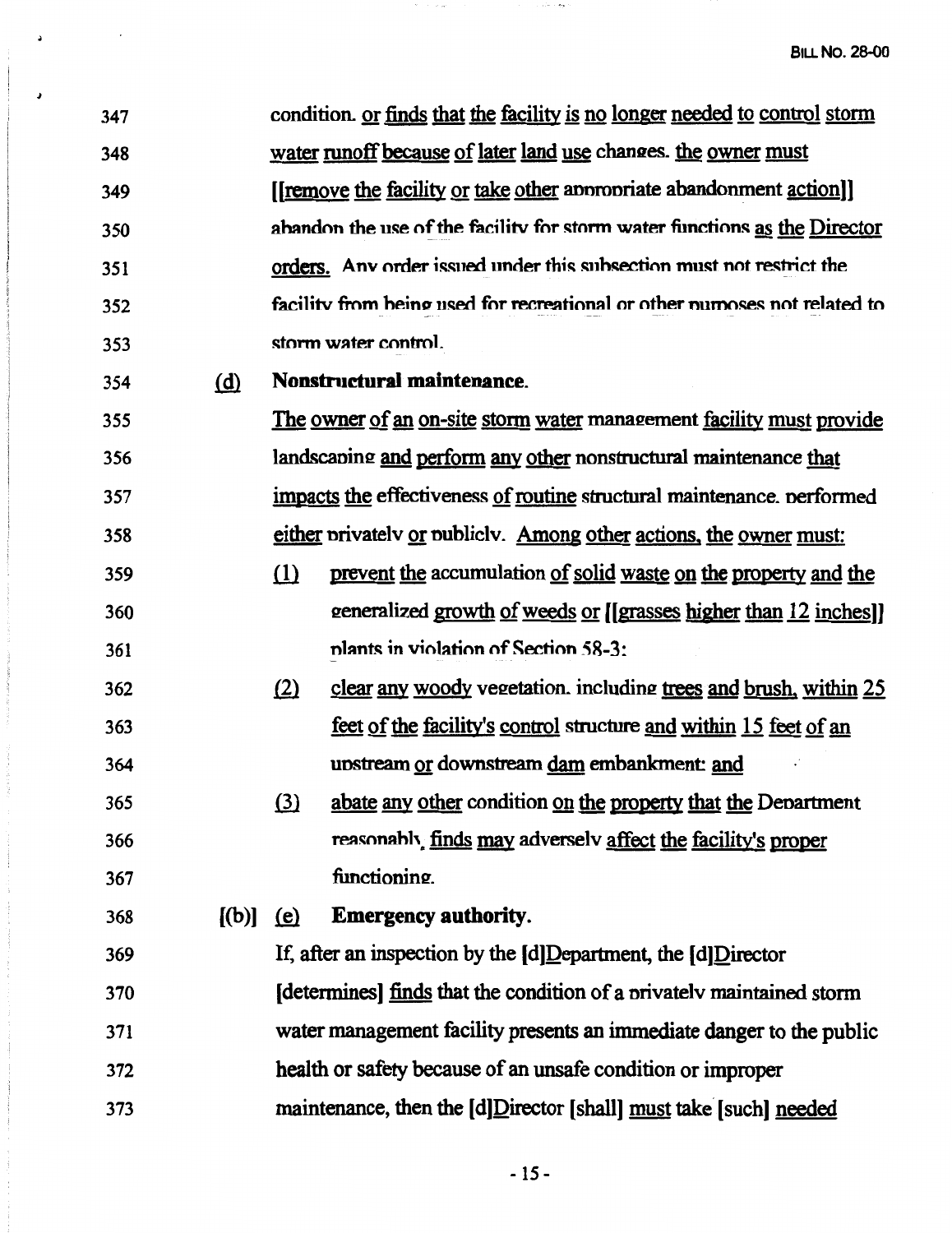$\cdot$ 

| 374 |            | actions [as may be necessary] to protect the public and make the facility    |
|-----|------------|------------------------------------------------------------------------------|
| 375 |            | safe, including entering the property to make needed repairs. The            |
| 376 |            | County must assess any [Any] costs incurred [by the county] as a result      |
| 377 |            | of the [d]Director's [action] actions [shall be assessed] against [the] each |
| 378 |            | owner[(s)] of the facility[, as provided in subsection (a) of this section]. |
| 379 |            | The assessment is a lien on the property and may be collected in the         |
| 380 |            | same manner and subject to the same penalties as ordinary taxes.             |
| 381 | (c)        | <b>Dedication in lieu of agreement.</b> In lieu of an inspection and         |
| 382 |            | maintenance agreement, the director may accept dedication of any             |
| 383 |            | existing or future storm water management facility for county                |
| 384 |            | maintenance, provided such facility meets all the requirements of this       |
| 385 |            | chapter and includes adequate and perpetual access and sufficient area,      |
| 386 |            | by easement or otherwise, for inspection and regular maintenance by the      |
| 387 |            | county.                                                                      |
| 388 | <u>(f)</u> | Disposal of materials from maintenance. A person that transports             |
| 389 |            | materials or debris resulting from the repair, cleaning or maintenance of    |
| 390 |            | a storm water management facility must dispose of the materials or           |

391 392

or debris being denosited.

393 **19-31. Regulations[; interagency agreements].** 

394 The [director may recommend written regulations for the administration of the 395 provisions of this article, and shall hold public hearings as part of this regulation-396 making process, with opportunity for full participation by the commission. Such 397 regulations, and amendments thereto, shall not conflict with, nor waive, any of the 398 provisions of this chapter, nor be less restrictive than its provisions, but may exempt 399 development activities which the director determines do not require regulation under 400 this chapter, and shall become effective upon their adoption by the] [c]County

debris at a facility that has a valid permit to accept the type of materials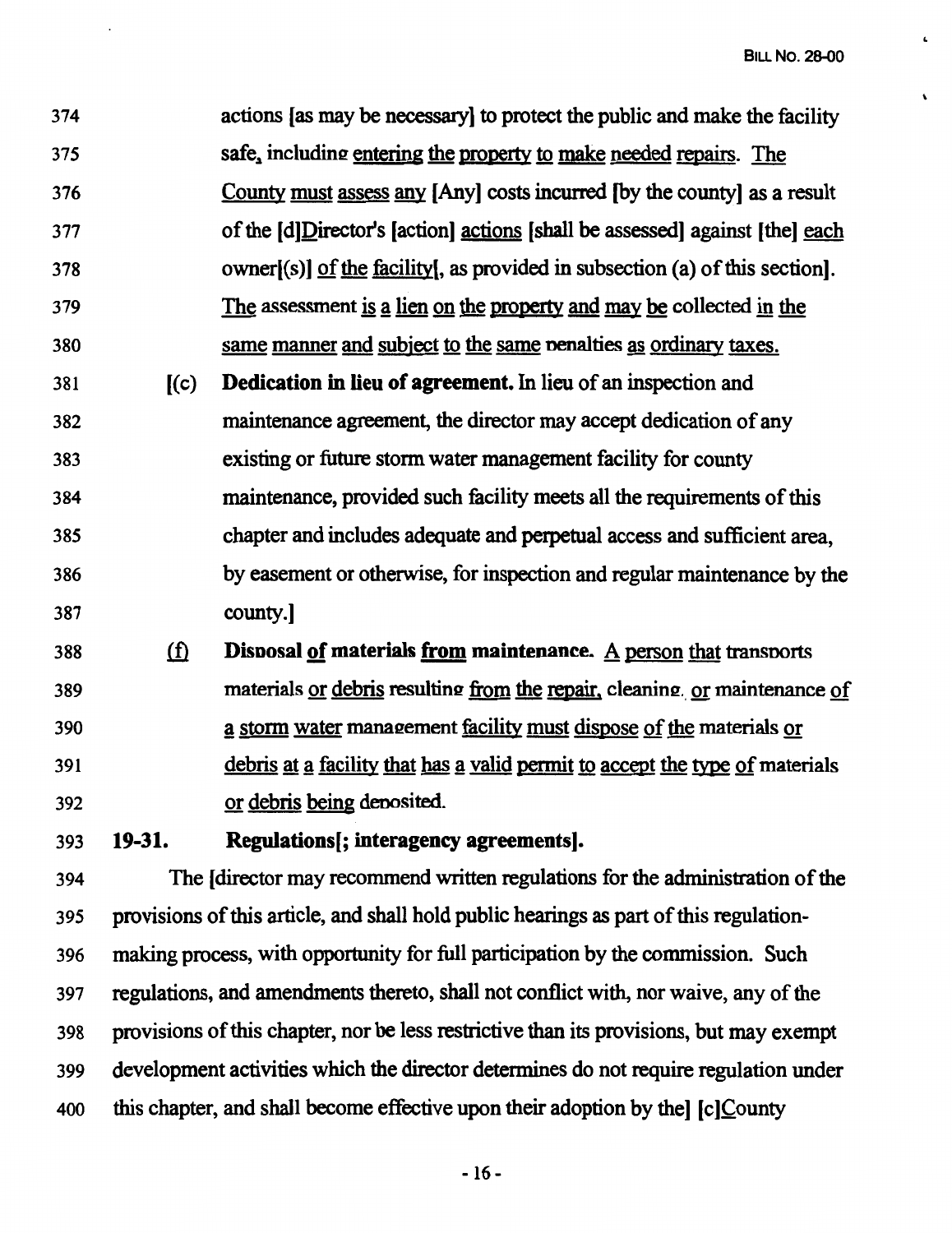401 **IE** [e] Executive mav adont regulations under method (2) [of section 2A-15 of this Code] 402 to implement this Article. [Such] Those regulations [shall] must [include the 403 establishment of] establish a fee schedule for the monetary contributions to be naid to 404 the [c]County[, in lieu] instead of constructing the required on-site storm water 405 management facility[, and ].: The remlations may also include design standards and 406 other criteria or procedures necessary to implement (the provisions of] this [a]Article. 407 [The executive, the district and the board shall, within sixty ( 60) days following the 408 effective date of this article, execute such agreements as may be necessary to 409 implement its provisions, including the monitoring and review on a periodic basis, of 410 the effect that the program has had on the watersheds of the county. These 411 agreements shall become effective within thirty (30) days of their effective date, 412 unless disapproved by the county council.]

# 413 **19-32. Performance bond.**

414 (a) **Procedures.** 

415 416 417 418 419 420 421 422 423 424 425  $\lceil$ ll  $\lceil$ Prior to the issuance of any] Before issuing a building permit [ for construction of] to construct a development requiring a storm water management facility, the [d]Director of Permitting Services [shall] must require from the applicant or owner a performance or cash bond, irrevocable letter of credit, certificate of guarantee, or other instrument from a financial institution or issuing [organization or entity] person, in a form satisfactory to [him] the Director of Permitting Services and [approved by] the [c]County [a]Attomey, for the construction of the on-site storm water management facility in an amount equal to the estimated cost of [ such] that construction.

426 427  $\delta$  For [the] purposes of this [a]Article, a certificate of guarantee is an instrument issued by [an organization or entity which] a

- 17 -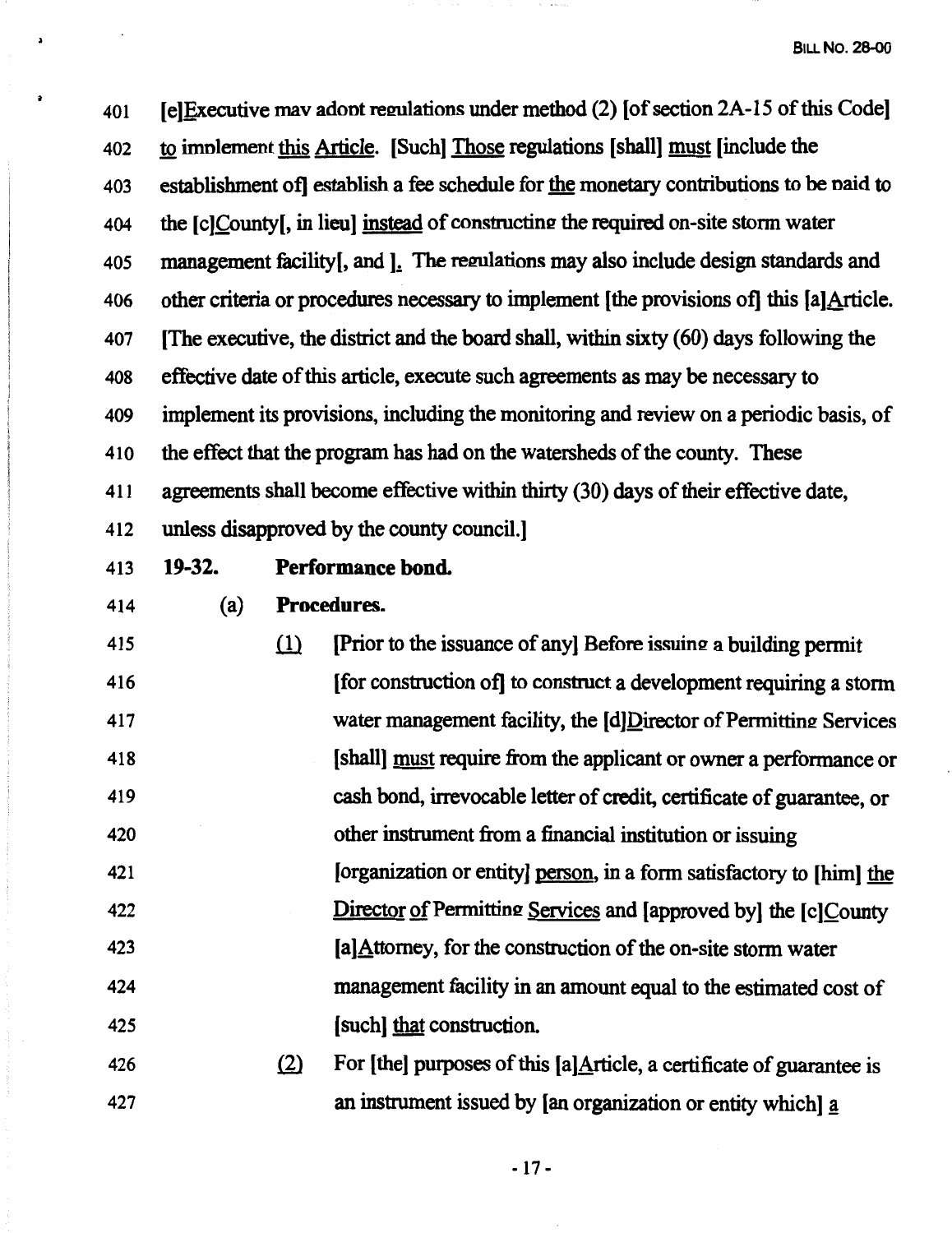$\tilde{\boldsymbol{\epsilon}}$ 

 $\mathbf{v}$ 

| 428 |     | person that is approved by the [d]Director of Permitting Services     |
|-----|-----|-----------------------------------------------------------------------|
| 429 |     | and meets [such] the capitalization and other reasonable criteria     |
| 430 |     | [as are] established by [executive] regulation [adopted under         |
| 431 |     | method (2) of section 2A-15 of this Code,]. [including, but not       |
| 432 |     | limited to [These criteria must include the demonstrated              |
| 433 |     | expertise of the issuing [organization] person or its members in      |
| 434 |     | storm water management[;] and the incidence of [violation of, or      |
| 435 |     | otherwise failing to comply noncompliance with [, the provisions      |
| 436 |     | of] this [c]Chapter by all members of the issuing [organization or    |
| 437 |     | entity] person. The certificate of guarantee [shall] must only be     |
| 438 |     | issued by the approved [organization or entity] person on behalf      |
| 439 |     | of members in good standing of that [organization or entity]          |
| 440 |     | person. Any question [as to] concerning the eligibility of an         |
| 441 |     | applicant to post a certificate of guarantee [shall] must be          |
| 442 |     | resolved by the [d]Director of Permitting Services [in his sole       |
| 443 |     | discretion].                                                          |
| 444 | (3) | The bond, letter of credit, certificate [or] of guarantee, or other   |
| 445 |     | instrument [shall] must be conditioned [upon] on the faithful         |
| 446 |     | performance of the terms and conditions of the approved storm         |
| 447 |     | water management plan and the construction of the facility as [set]   |
| 448 |     | forth] provided in [such] that plan and [the provisions of] this      |
| 449 |     | [a] Article. The bond, letter of credit, certificate of guarantee, or |
| 450 |     | other instrument [shall] must inure to the benefit of the [c]County   |
| 451 |     | and to any person aggrieved by the [applicant's or owner's] failure   |
| 452 |     | of the applicant or owner to comply with the conditions [thereof]     |
| 453 |     | of that bond, letter of credit, certificate of guarantee. or other    |

454 instrument

 $\bar{z}$ 

 $\bar{\beta}$ 

- 18 -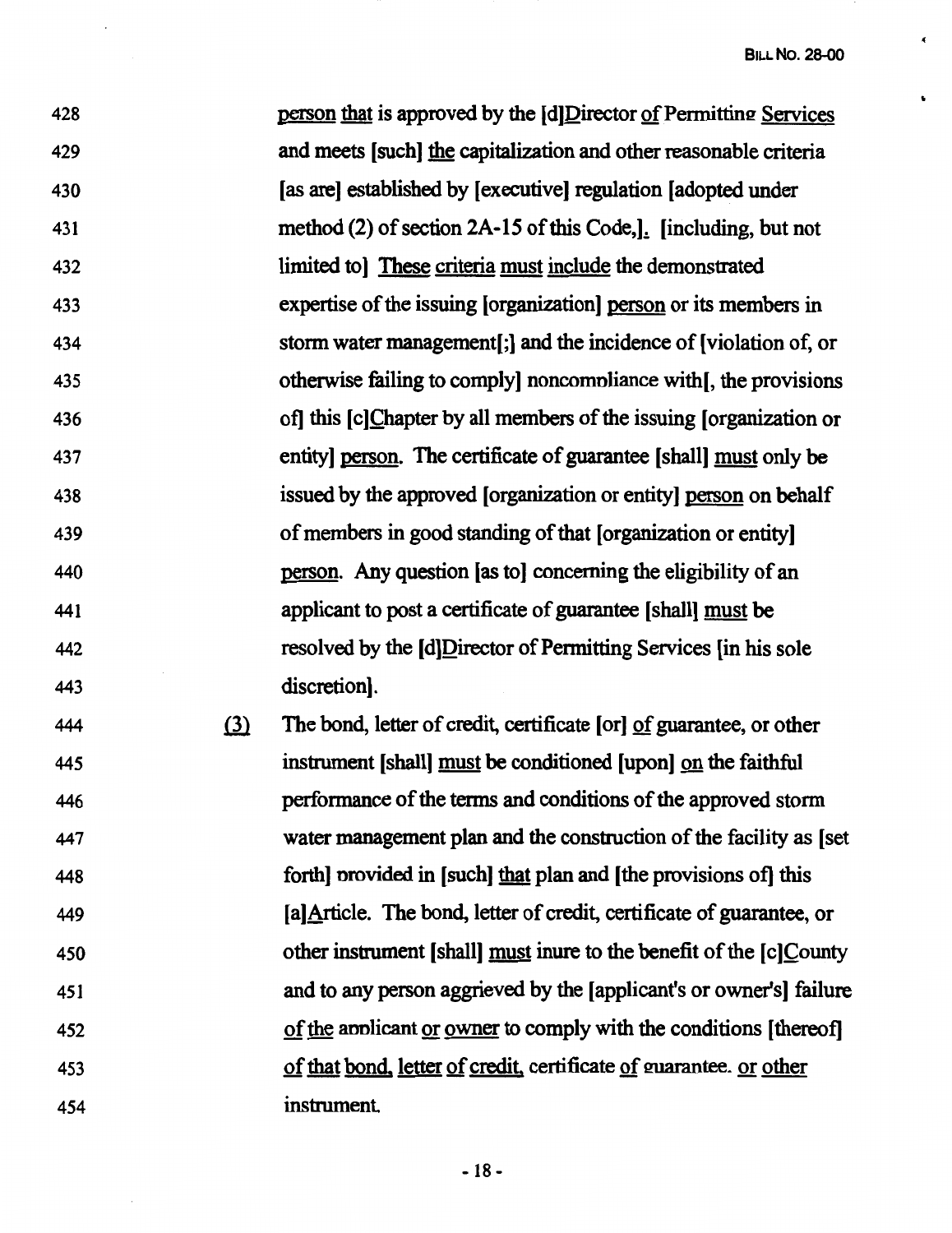| 455 | (4) | The Director of Permitting Services must not release the bond,          |
|-----|-----|-------------------------------------------------------------------------|
| 456 |     | letter of credit, certificate of guarantee, or other instrument [shall] |
| 457 |     | not be fully released by the director until [a final inspection has     |
| 458 |     | been made by] the [d]Department of Permitting Services has              |
| 459 |     | made a final inspection and found that the storm water                  |
| 460 |     | management facility [has been certified by the department as            |
| 461 |     | being in compliance] complies with the approved plan and [the           |
| 462 |     | provisions of this [c]Chapter.                                          |
|     |     |                                                                         |

463 (5) In addition, the department The Department of Permitting 464 Setvices may also [establish,] pennit [by executive regulation, 465 adopted under method (2) of section 2A-15 of this Code, a 466 procedure whereby the] an applicant [may] to enter into an 467 agreement with the [c]County and provide a bond, letter of credit, 468 certificate of guarantee, or other instrument equal to the cost of 469 the storm water management facility [with) to the [c)County. 470 The agreement [shall] must [set forth] specify the various stages 471 of the work to be done on the facility. [Upon completion of] 472 After completing each stage, the applicant [shall] must notify the 473 [d]Department that [he) the annlicant is ready for an inspection 474 and, [upon certification by) after the [d]Director of [the 475 department) Permitting Services certifies that [such] the annicant 476 has comnleted that stage [has been completed in accordance 477 with) under the approved plan and requirements of this 478  $\lceil c \rceil$  [c] Chapter, the  $\lceil d \rceil$  Director of  $\lceil \frac{d}{d} \rceil$  the department Permitting 479 Setvices may reduce the bond, letter of credit, certificate of 480 guarantee, or other instrument pro rata[,] or may direct the 481 [d)Director of [f]Finance to refund to the applicant a prorated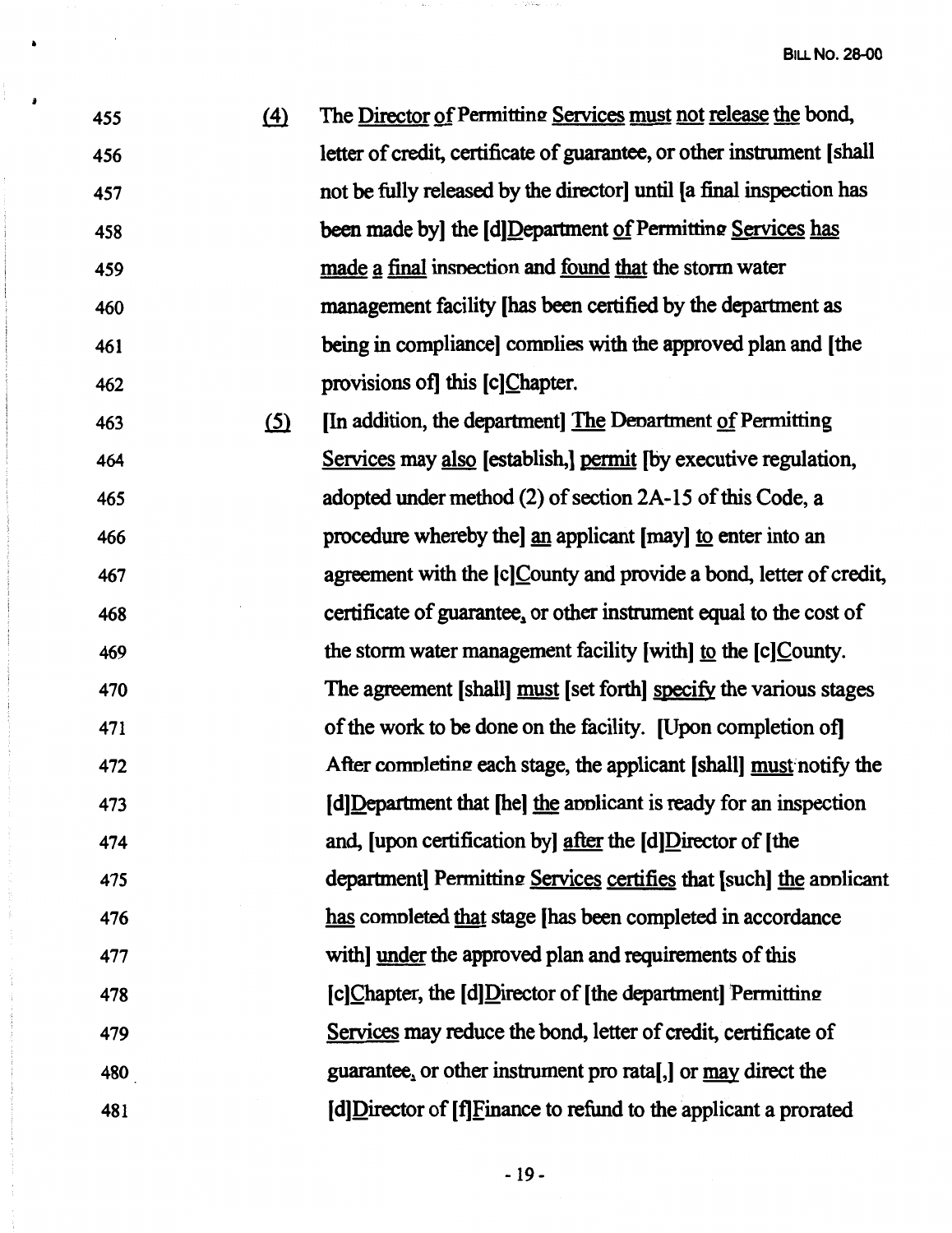| share of the amount deposited by the applicant with the |
|---------------------------------------------------------|
| $[c]$ <i>County.</i>                                    |

482

483

484 (b) The [d]Director of Permitting Services [shall] must immediately revoke 485 the building permit [upon failure of] if the permittee [to] does not 486 487 488 489 490 491 492 493 494 495 496 maintain [such] the bond or certificate of guarantee. Whenever the [d]Director of Permitting Services [shall find a violation of] finds that a person issuing certificates of guarantee has violated an applicable law or regulation [by an organization or entity issuing certificates of guaranteel. The I the Director of Permitting Services may immediately revoke all permits of members of that [organization or entity] person for which a certificate of guarantee has been posted... [and] The Director of Permitting Services may also post stop work orders wherever applicable until the person substitutes an appropriate bond or other instrument acceptable to the [c]County [is substituted] for the certificates [or] of guarantee.

### 497 **19-33. Agreements between the [c]~ounty and municipalities.**

498 ~ The [e]Executive [shall] must inform any incorporated [city, town,] 499 500 501 502 503 504 505 municipality for other unit of local government located within in the [c]County [and possessing powers to] that may regulate storm water management of any proposed storm water management facility, development or plan [which] that could affect storm water management [within its jurisdiction] in the municinalitv. The [b]Board [shall] must inform any [such unit of government] municinalitv of any functional master plan or preliminary plan of subdivision[, which] that may affect 506 storm water management[, within its jurisdiction] in the municinalitv. 507 (b) The  $[c]$ County and the  $[b]$ Board may enter into cooperative agreements 508 with any incorporated [city, town or other] municipality [within] in the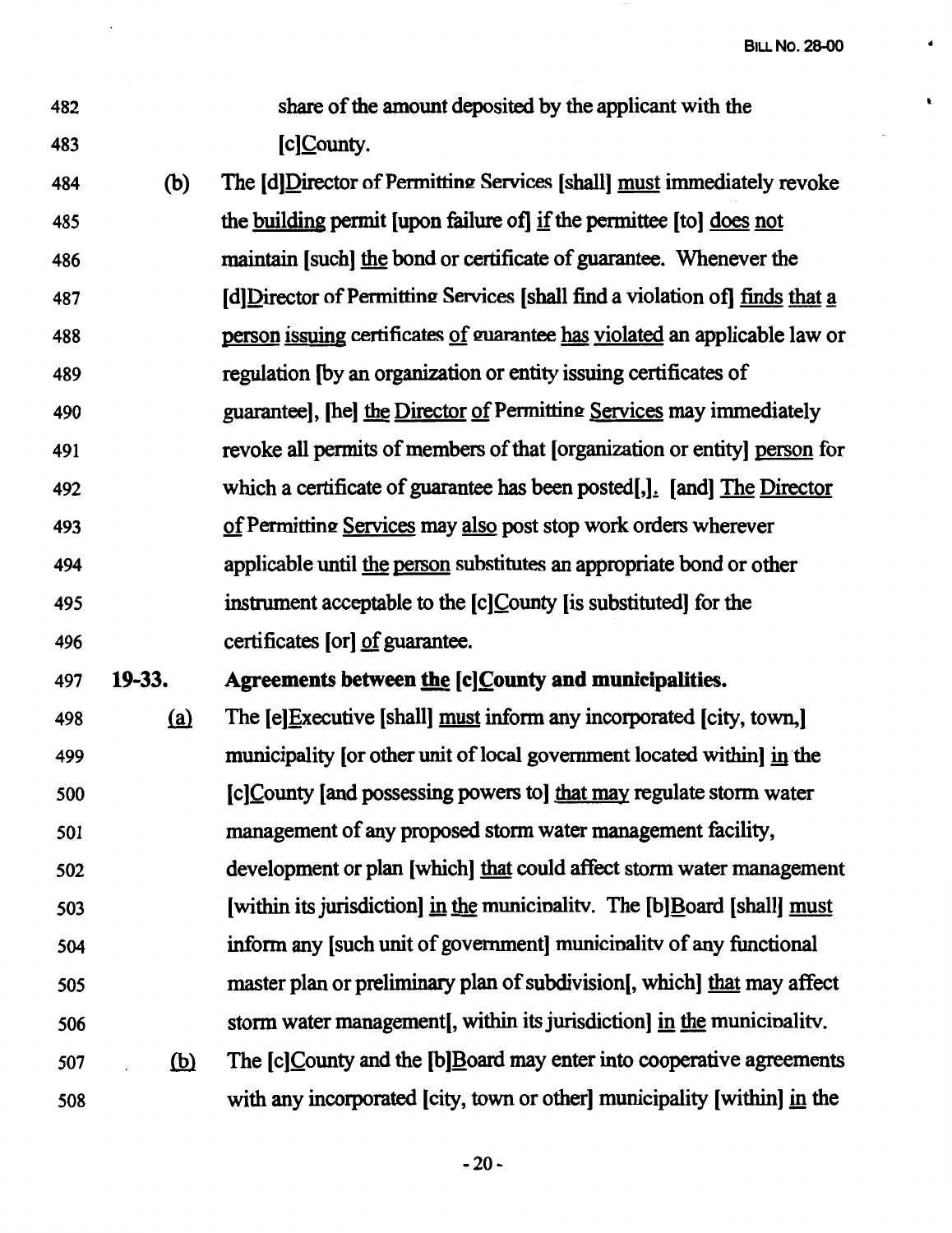IclCounty concerning any matter relating to storm water management, 509 including, but not limited to, the planning, design, construction, and 510 maintenance of storm water management facilities and monetary 511 contributions for storm water management. The [c]County and the 512 513 **IblBoard may enter into [such] those cooperative agreements [in order]** to coordinate storm water management activities with any funit of local 514 government. I municipality to avoid duplication of effort and to 515 minimize the costs associated with an effective storm water 516 517 management program.

If a municinality onerates a storm water management program that 518  $\Omega$ serves substantially the entire municipality and meets all applicable 519 520 federal and state standards, the County must reimburse the municipality. subject to appropriation, for the cost of operating the program, limited to 521 the amount the Director estimates the County would spend for that 522 municinality if it were operating the program, by means of a cooperative 523 agreement under subsection (h). 524

19-34. Storm water management loan program. 525

×

529

The Department must create a Storm Water Management Loan 526 <u>(a)</u> 527 Program. The Program must provide direct loans to eligible homeowners' associations and other residential and associated 528

### nonresidential property owners to:

- 530  $(1)$ make structural repairs to restore a storm water management facility to acceptable design standards before the owner petitions 531 the County to assume responsibility for future structural 532 maintenance of the facility under Section 19-30(b), or 533 cover the cost of abandoning a facility under Section 19-30(c).  $(2)$ 534
	-
- The fund for the Program consists of: 535 (b)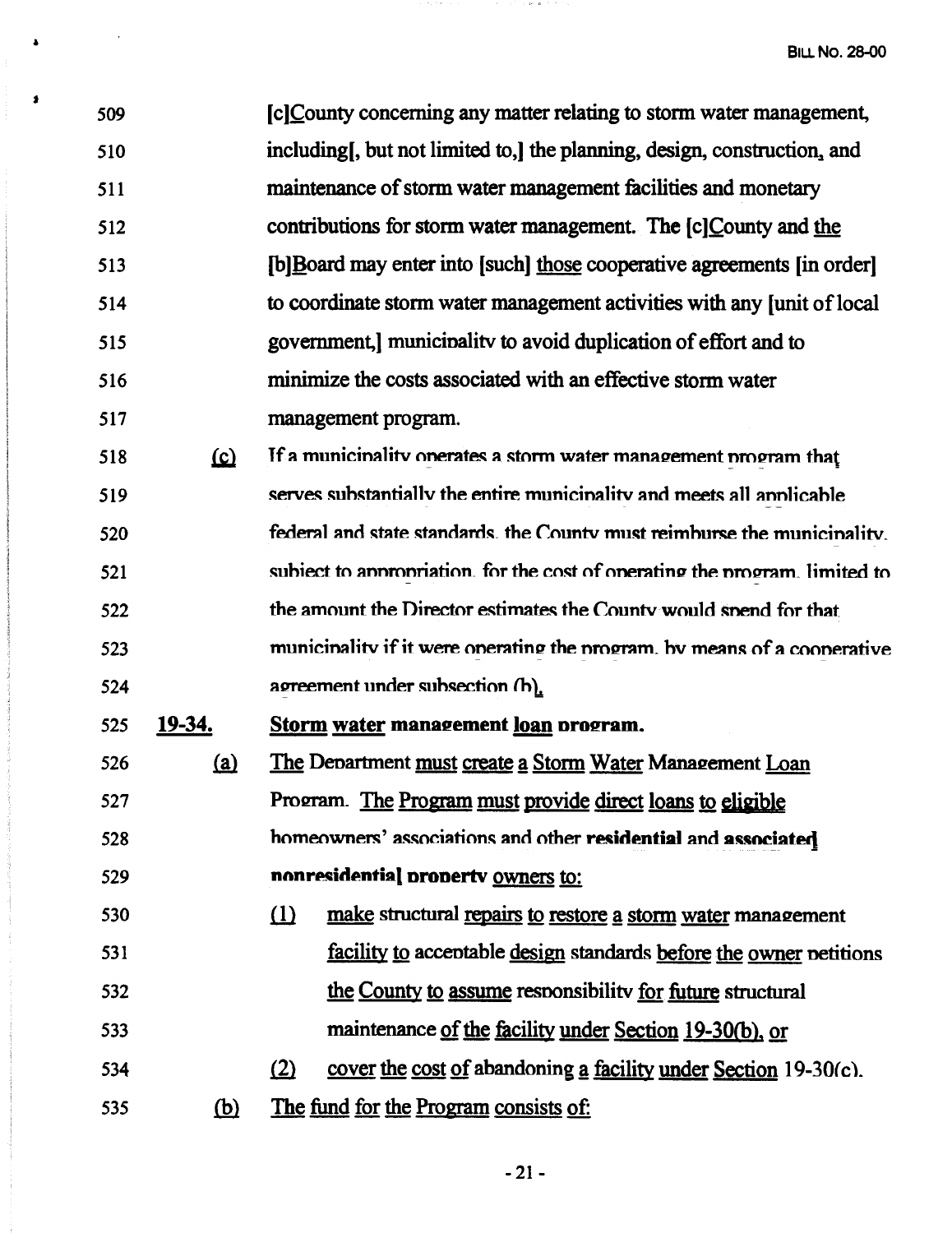$\pmb{\ast}$ 

 $\pmb{\ast}$ 

| 536 |                       | $\Omega$          | all funds appropriated to it:                                                                        |
|-----|-----------------------|-------------------|------------------------------------------------------------------------------------------------------|
| 537 |                       | (2)               | all navments on any loan from the Program:                                                           |
| 538 |                       | (3)               | all interest earned on funds in the Program: and                                                     |
| 539 |                       | $\Delta$          | all funds received from any other public or private entity.                                          |
| 540 | $\Omega$              |                   | The County Executive must adopt regulations under method (2) to                                      |
| 541 |                       |                   | administer the Program. These regulations should include:                                            |
| 542 |                       | $\Omega$          | lending standards and priorities:                                                                    |
| 543 |                       | (2)               | terms and conditions of loans:                                                                       |
| 544 |                       | (3)               | application procedures:                                                                              |
| 545 |                       | $\left( 4\right)$ | procedures for loan applicants to request reconsideration of a                                       |
| 546 |                       |                   | decision to deny a loan or a decision on interest rates, terms, and                                  |
| 547 |                       |                   | conditions: and                                                                                      |
| 548 |                       | <u>(5)</u>        | collection procedures in cases of nonpayment or default.                                             |
| 549 | $[19-34]$ $[19-35]$ . |                   | Violations[,] and penalties [and other relief].                                                      |
| 550 |                       |                   | Any [person who violates any provisions] violation of this [a] Article [shall be                     |
| 551 |                       |                   | subject to the provisions of section 19-19] is punishable as a class $\overline{A}$ civil violation. |
| 552 |                       |                   | Each day that a violation continues is a separate offense.]                                          |
| 553 | $[19-35]$             |                   | Grandfather clause.                                                                                  |
| 554 |                       |                   | Any applicant or owner of a parcel of land within the county, who has                                |
| 555 |                       |                   | constructed the required on-site storm water management facility or who is in the                    |
| 556 |                       |                   | process of meeting the storm water management requirements of the law at the time                    |
| 557 |                       |                   | of the effective date of this article may elect to apply to the director and/or the                  |
| 558 |                       |                   | planning board for reconsideration under the provisions of this article.                             |
| 559 | <u>19-35.</u>         |                   | Water Ouality Protection Charge,                                                                     |
| 560 | $\Omega$              |                   | As authorized by state law (Maryland Code. Environment Art., 84-204).                                |
| 561 |                       |                   | the Director of Finance must annually impose and collect a Water                                     |
| 562 |                       |                   | Ouality Protection Charge, as provided in this Section. The Director                                 |

 $\langle \rangle$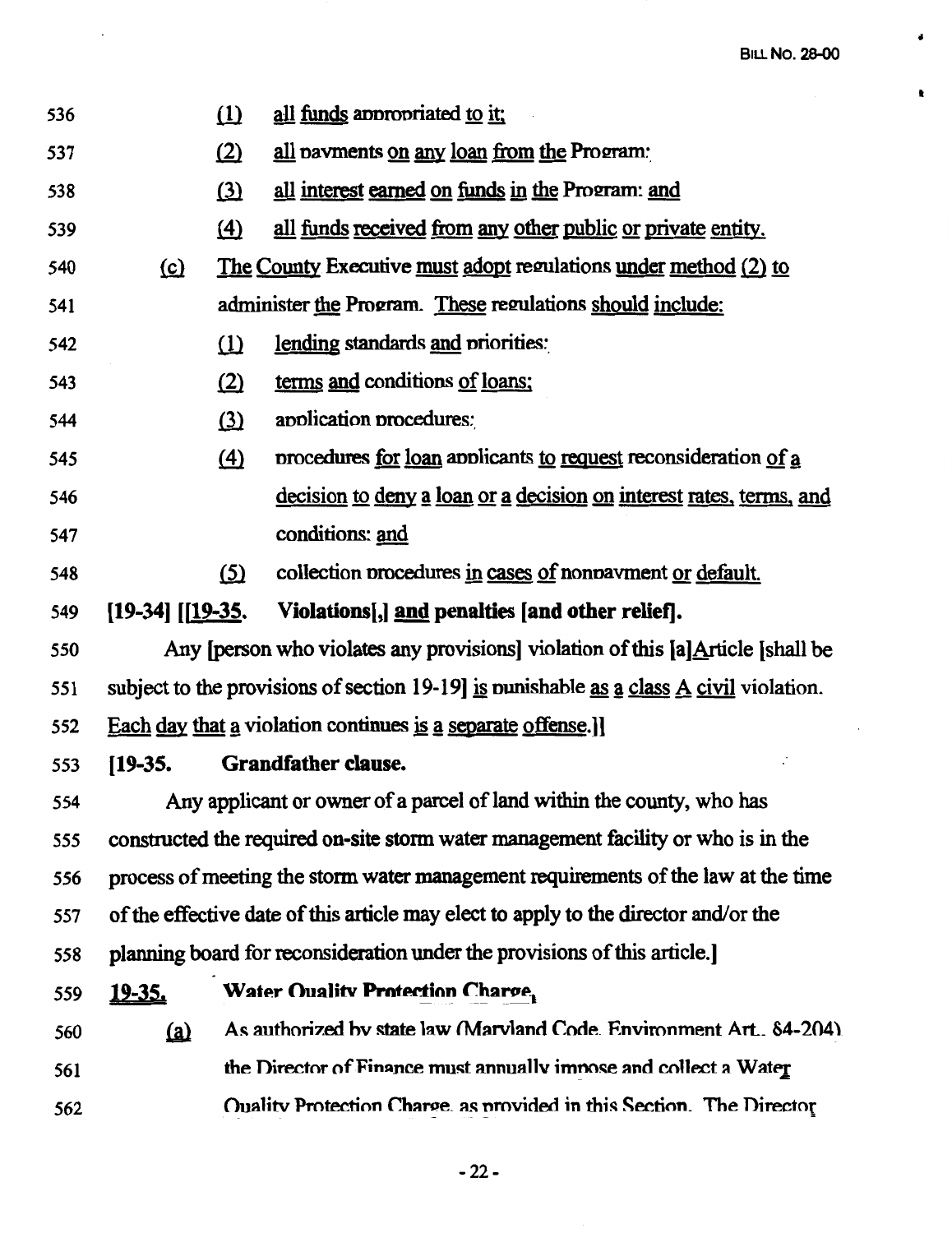| 563 |            | must collect the Charge in the same manner as County real property         |
|-----|------------|----------------------------------------------------------------------------|
| 564 |            | taxes, annly the same interest, nenalties, and other remedies (including   |
| 565 |            | tax sale) if the Charge is not naid, and generally treat the Charge for    |
| 566 |            | collection and administration nurnoses as if it were a County real         |
| 567 |            | property tax. The Director may treat any unpaid Charge as a lien on the    |
| 568 |            | property to which the charge applies.                                      |
| 569 | $\omega$   | The Charge must be imposed on each residential property and                |
| 570 |            | associated nonresidential property, as specified in regulations            |
| 571 |            | adonted by the Executive under Method (1) to administer this Section.      |
| 572 |            | The regulations may define different classes of real property, depending   |
| 573 |            | on the amount of impervious surface on the property, storm water           |
| 574 |            | runoff from the property, and other relevant characteristics, for nurmoses |
| 575 |            | of anniving the charge.                                                    |
| 576 | <u>(c)</u> | The Council must set the rate or rates for the Charge by a resolution      |
| 577 |            | adonted each vear after holding a mublic hearing with at least 15 days'    |
| 578 |            | notice. The resolution must be adonted no later than the date the          |
| 579 |            | Council annoves the annual operating budget and presented to the           |
| 580 |            | Executive within 3 days after the Council adonts it. If the Executive      |
| 581 |            | disammoves a resolution adonted under this Section within 10 days after    |
| 582 |            | the Council adonts it and the Council readonts it by a vote of six         |
| 583 |            | Councilmembers, or if the Executive does not act within 10 days after      |
| 584 |            | the Council adonts it, the resolution takes effect. Unless the resolution  |
| 585 |            | specifies otherwise, the rates must take effect on the July 1 after the    |
| 586 | ÷          | resolution is adonted.                                                     |
| 587 | $\omega$   | In the resolution adopted under subsection (c), the Council may set a      |
| 588 |            | different rate for each type of property defined by regulation. If         |

as substance of the control of the public of

 $\Delta$ 

 $\mathbf{L}$ 

 $-23-$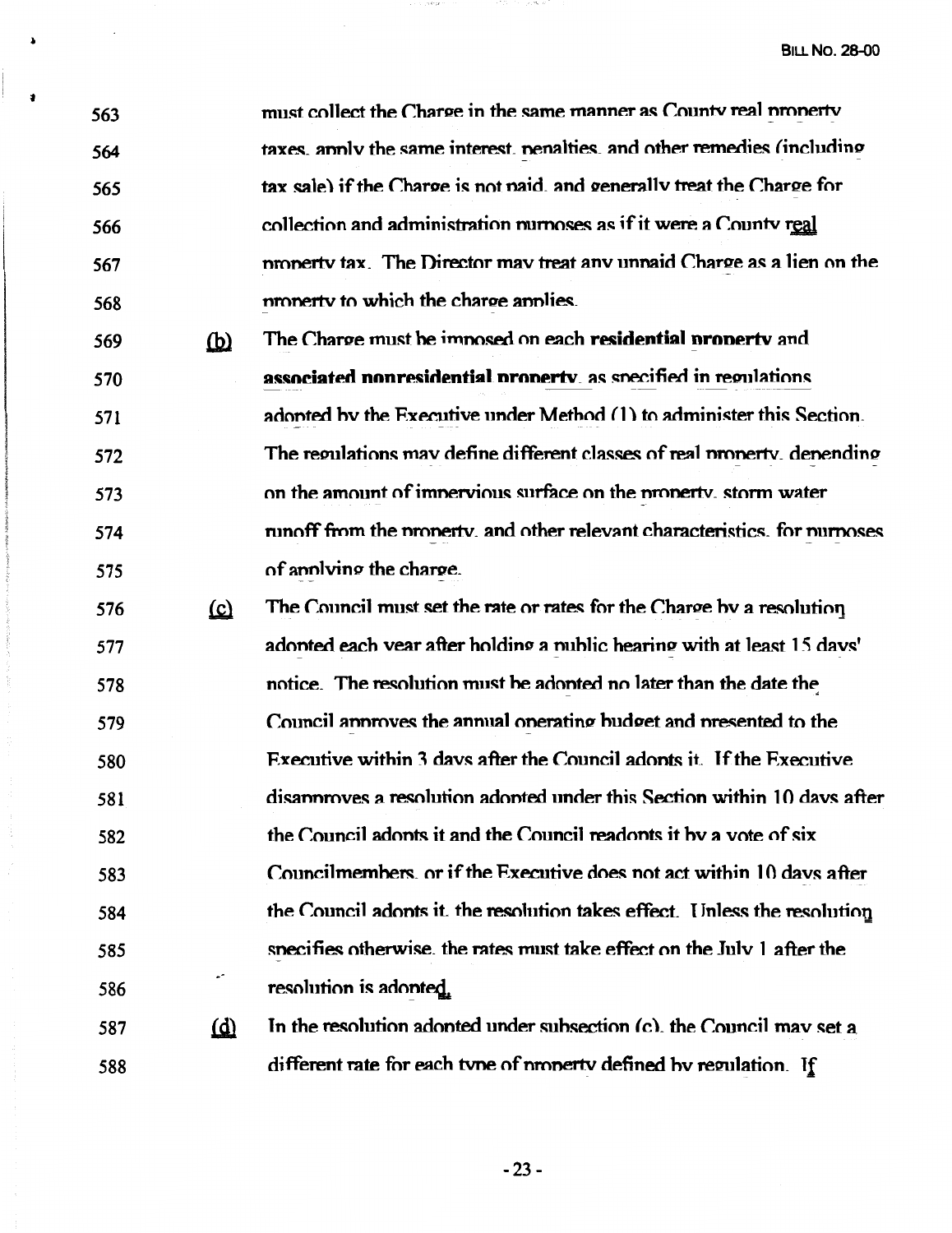ä.

 $\pmb{\mathfrak{r}}$ 

 $\ddot{\phantom{1}}$ 

| 589 |              | different rates are set, the rates must generally reflect the relative      |
|-----|--------------|-----------------------------------------------------------------------------|
| 590 |              | amount of impervious surface on each type of property.                      |
| 591 | $\Omega$     | The regulations may allow credits against and exemptions from the           |
| 592 |              | Charge:                                                                     |
| 593 |              | to the extent that credits and exemptions are not prohibited by<br>$\Omega$ |
| 594 |              | state law: and                                                              |
| 595 |              | if each credit or exemption will enhance water quality or<br>$\Omega$       |
| 596 |              | otherwise promote the numoses of this Article,                              |
| 597 | $\Omega$     | The Director must denosit funds raised by the Charge, and funds for this    |
| 598 |              | nurnose from any other source, into a storm water management fund.          |
| 599 |              | The find must only be anomoriated for:                                      |
| 600 |              | construction. oneration. and maintenance of storm water<br>$\omega$         |
| 601 |              | management facilities, and related expenses:                                |
| 602 |              | enforcement and administration of this Article: and<br>$\Omega$             |
| 603 |              | any other activity authorized by this Article or Maryland Code.<br>$\Omega$ |
| 604 |              | Environment Art., 84-204.                                                   |
| 605 | <u>(a)</u>   | This Charge does not annly to any nonerty located in a municinality in      |
| 606 |              | the County which:                                                           |
| 607 |              | (1) operates a storm water management program that meets all                |
| 608 |              | annlicable federal, state, and County requirements and has                  |
| 609 |              | received any necessary federal or state nermit: and                         |
| 610 |              | imposes a similar charge or other means of funding its storm<br>(2)         |
| 611 |              | water management program in that municinality                               |
| 612 |              |                                                                             |
| 613 | $[19-46]$    | Enforcement.                                                                |
| 614 |              | Any violation of this chapter or regulations adopted under it is a class A  |
| 615 | violation.]] |                                                                             |

 $\sim 10^{-11}$ 

 $-24-$